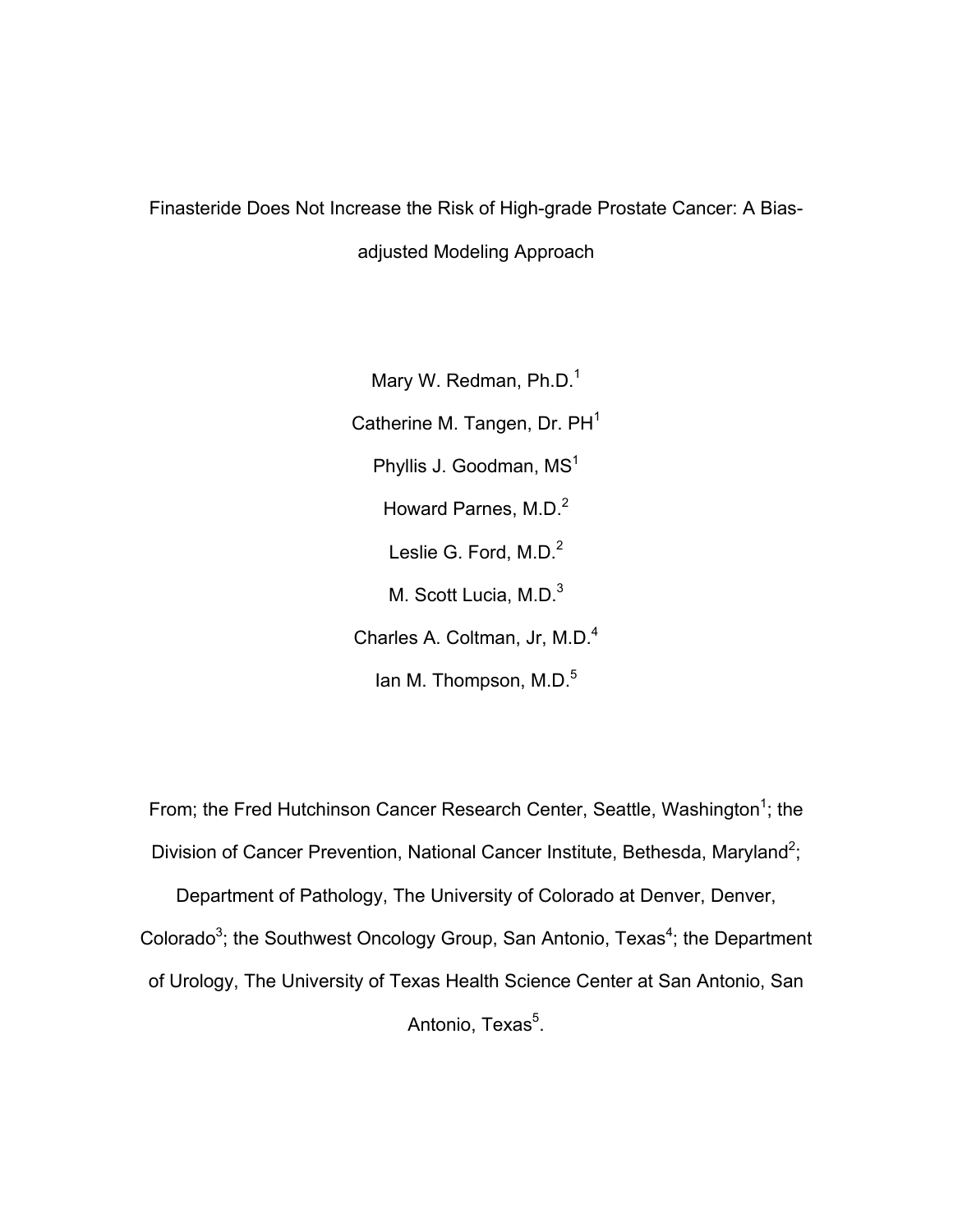Correspondence to: Mary W. Redman, Ph.D. Southwest Oncology Group Statistical Center Fred Hutchinson Cancer Research Center 1100 Fairview Ave N., M3-C102 206-667-4767 fax 206-667-4408 mredman@fhcrc.org

Supported by: CA37429

Keywords: Prostate Cancer, Cancer Prevention, Finasteride, PSA, Inverse

probability weighted estimation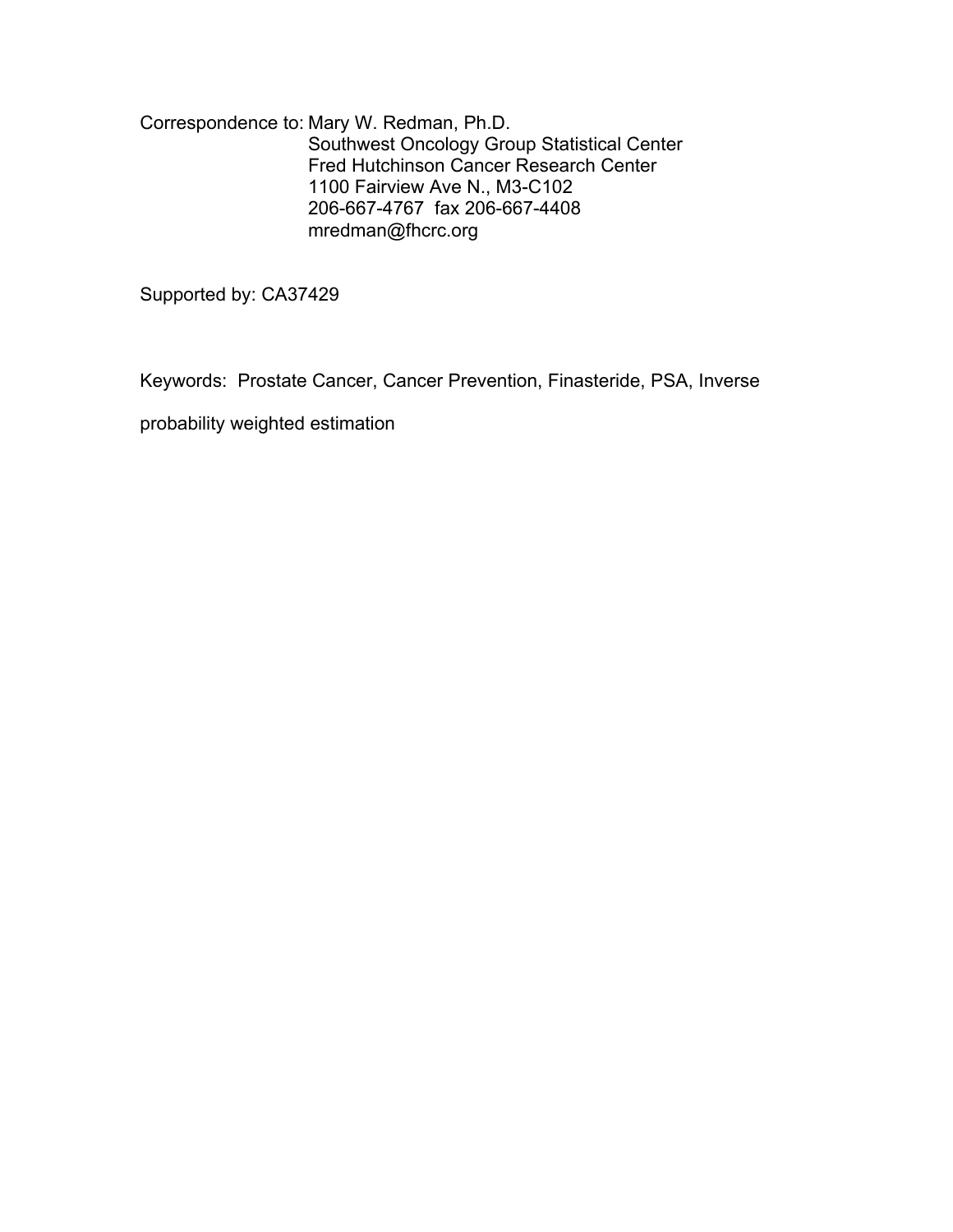#### Abstract

The Prostate Cancer Prevention Trial found that seven years of administration of finasteride reduced the risk of prostate cancer by 25% but with an apparent increased risk of high grade disease. Subsequent analyses found that finasteride affects cancer detection and improves accuracy of tumor grading at biopsy. We herein estimate the impact of finasteride on the risk of overall and high grade prostate cancer, accounting for these biases. Study endpoints (biopsy-proven cancer or a 7-year end-of-study biopsy) were available in 10,182 of 15,990 subjects assessable for 7-year status and grading information from 500 subjects diagnosed with cancer who underwent radical prostatectomy. Prostate cancer was observed in 22.9% (4.8% with high grade) in the placebo group versus 16.6% (5.8% with high grade) in the finasteride group. In this biasadjusted analysis, the estimated rates are 21.1% (4.2%) and 14.7% (4.8%), respectively, a 30% risk reduction in prostate cancer (RR =0.70 (95% confidence interval (CI) =0.64-0.76, p<0.0001) and a non-significant 14% increase in high grade cancer (RR=1.14 (95% CI =  $(0.96-1.35)$ , p=0.12) with finasteride. Incorporating the prostatectomy data, estimated rates of high grade cancers are 8.2% (placebo) versus 6.0% (finasteride), a 27% risk reduction (RR = 0.73 (95% CI=0.56-0.96, p=0.02)) with finasteride. While the observed risk of high grade disease is greater with finasteride, this appears to be through facilitated diagnosis, primarily due to increased biopsy sensitivity. Men undergoing regular prostate cancer screening or who express an interest in cancer prevention should be informed of this prevention opportunity.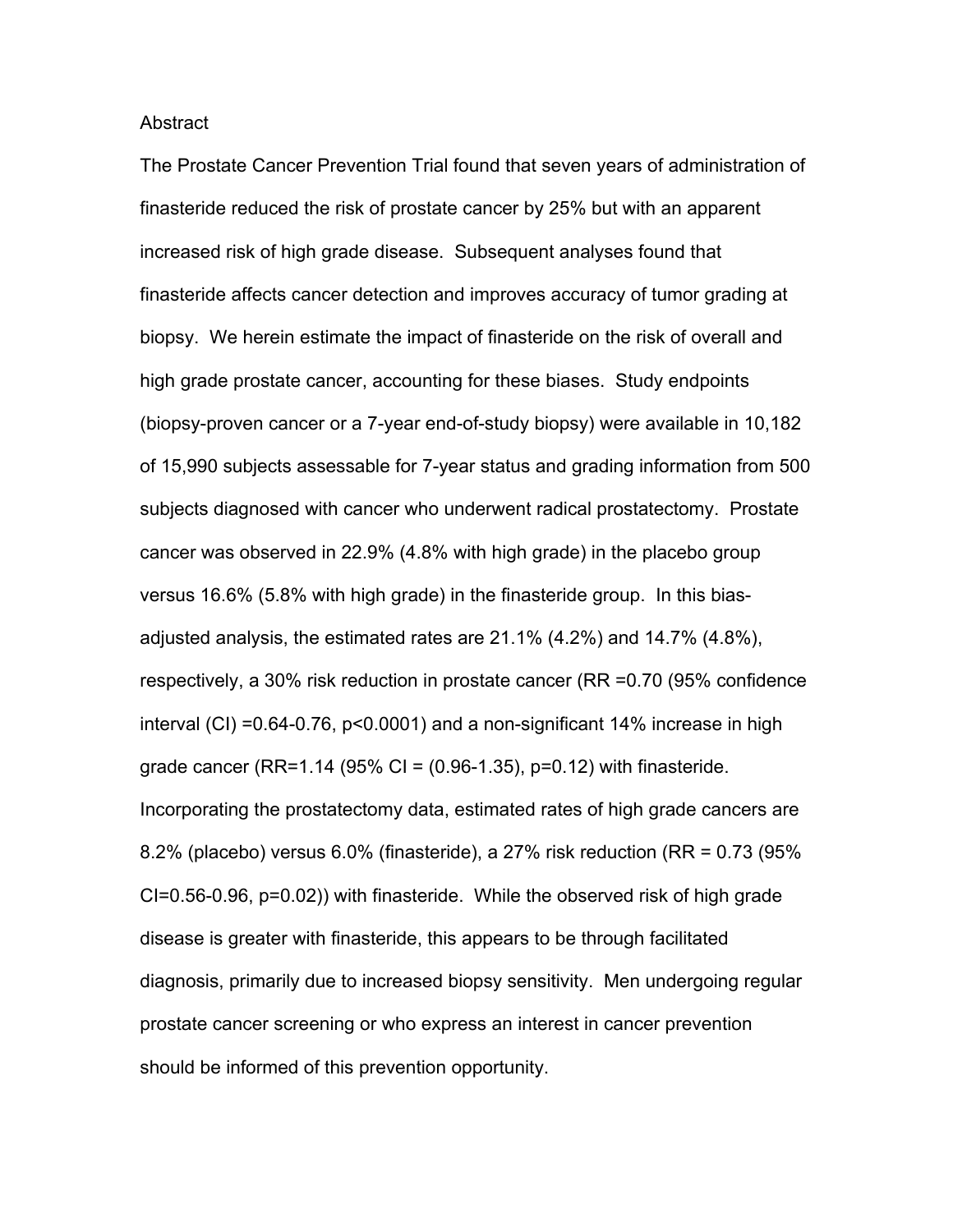#### **Background**

 With one man in seven in the U.S. expected to develop prostate cancer in his lifetime due primarily to aggressive screening for the disease and with an uncertain impact of screening on morbidity and mortality as well as a human and economic cost of treatment, prevention of this common disease is an attractive public health strategy.<sup>1,2,3</sup> The Prostate Cancer Prevention Trial was initiated in 1993, testing the hypothesis that finasteride, a selective inhibitor of type 2 fivealpha reductase, could reduce the risk of prostate cancer detection. Fifteen months prior to planned study completion, the independent Data and Safety Monitoring Committee recommended closure due to overwhelming evidence that the primary endpoint had been reached: a 25% reduction in risk of prostate cancer with finasteride. $4$  Concurrent with this observation was an apparent higher risk of high-grade disease with finasteride. While the number of high grade tumors was considerably smaller than the overall number of tumors detected, the increased risk of aggressive disease as well as an editorial accompanying the initial publication counseling against its use for prevention, led to little use of this agent for cancer prevention.<sup>5</sup> In the U.S., early detection and treatment remain the primary foci for control of this disease.

 Since the initial publication of the primary outcome of this study, analyses of these contrasting conclusions have continued as well as a widespread debate on the utility of finasteride for prostate cancer prevention. Analyses have uncovered a series of effects of finasteride on the detection of prostate cancer including improved performance characteristics of for-cause biopsies by (a)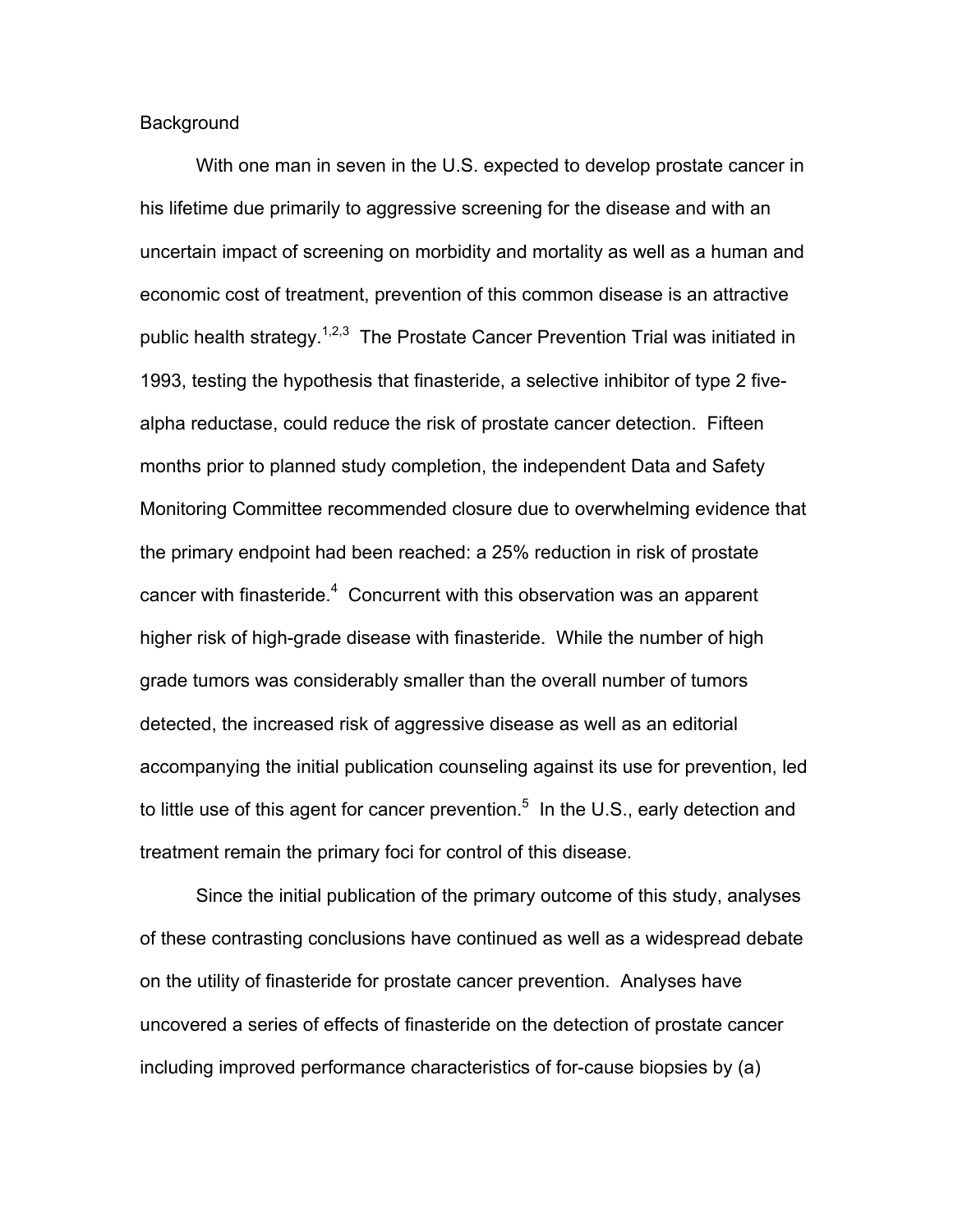improved sensitivity of PSA for cancer and high grade cancer detection in subjects receiving finasteride, (b) improved sensitivity of digital rectal examination for cancer detection in subjects receiving finasteride, and (c) the suspected improvement in detection and more accurate grading of high grade prostate cancer with prostate biopsy in those subjects receiving finasteride.<sup>6,7,8</sup> While these three detection biases would be expected to lead to 'over detection' of tumors in study subjects receiving finasteride, there was a counteracting bias for greater cancer detection in men in the placebo group who more commonly underwent biopsy.

 To better understand the cumulative effect of these biases on detection of prostate cancer in the PCPT, we conducted a set of analyses to explore the impact of finasteride on both prostate cancer and high grade disease had all study participants submitted to an endpoint biopsy. These analyses account for the selection biases attributable to improved detection of cancer by for-cause biopsies with finasteride. We then conducted an analysis to estimate the true prevalence of high grade prostate cancer among men with biopsy-detectable prostate cancer, using information from the subset of patients who underwent radical prostatectomy. Radical prostatectomy is a procedure that allows a more definitive evaluation of actual tumor grade whereas biopsy has been shown to be less reliable and varies in accuracy by finasteride versus placebo. Finally, we examine the impact of imperfect sensitivity of biopsy (to detect prostate cancer) on the prevalence within each treatment arm and the overall risk reduction associated with finasteride.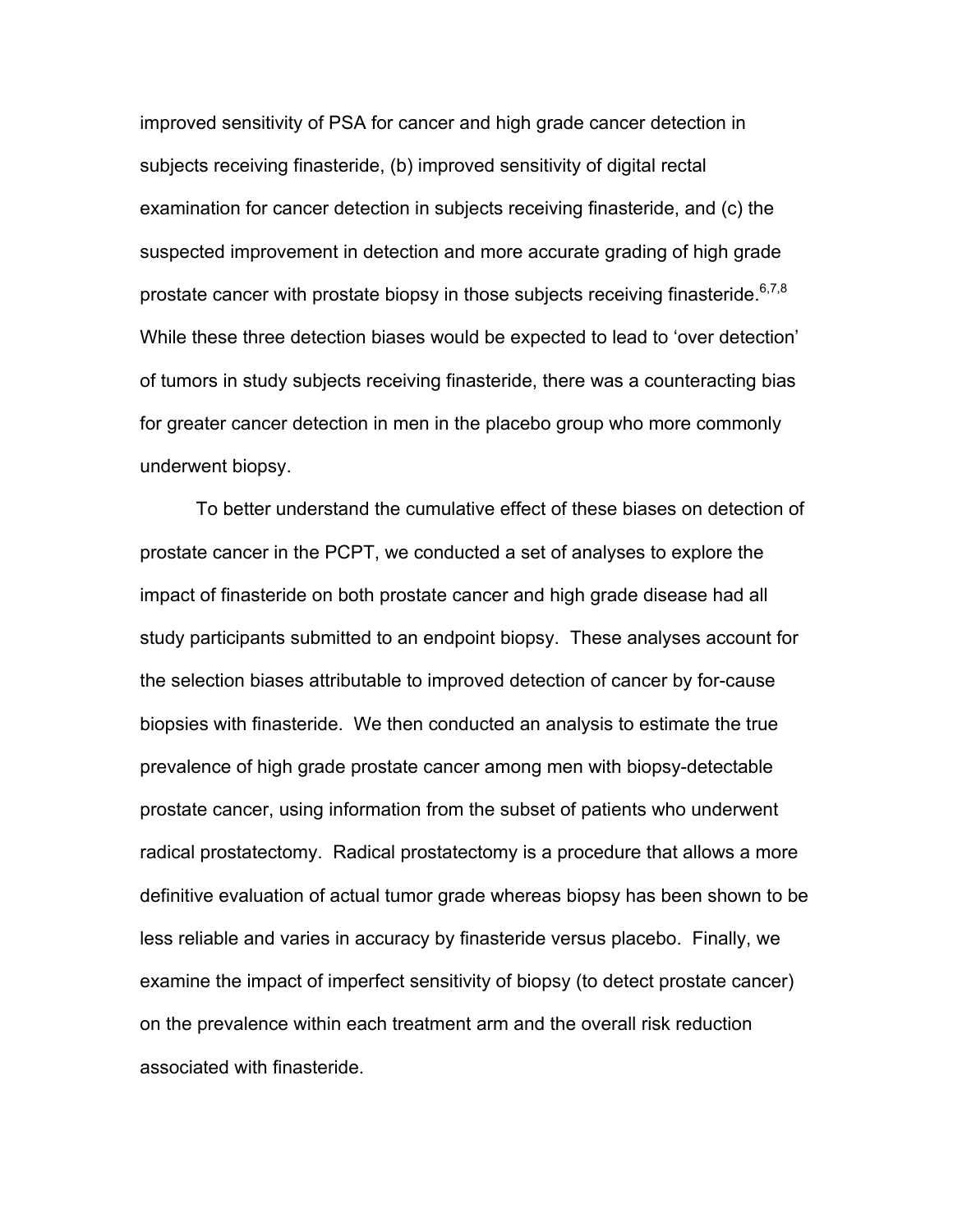### Materials and Methods

The Prostate Cancer Prevention Trial randomized 18,882 eligible men to receive either placebo or finasteride for seven years and to be followed for 7-year period prevalence of prostate cancer. Prostate biopsy was performed either due to an abnormal digital rectal examination (DRE) or an 'elevated' PSA. An elevated PSA was defined as either a value above 4.0 ng/mL in the placebo group or an adjusted value in the finasteride group that annually resulted in a similar number of biopsy recommendations. $9,10$  All cancer-free men were recommended to undergo an end-of-study prostate biopsy after 7 years of study participation, regardless of PSA or DRE findings. The trial was closed early due to overwhelming evidence that finasteride significantly reduced the risk of prostate cancer. At the time of the initial publication of results, a 25% reduction in the 7-year period prevalence of prostate cancer attributable to finasteride was observed. These results were based on a dataset frozen in March 2003. Subsequent analyses use data through the day of the trial unblinding (June 23, 2003) yielding additional cases that result in an observed risk reduction of 28%. It is this larger dataset we use for the present analyses.

For the present analyses, a man was defined to have an endpoint if he had an interim diagnosis of prostate cancer or if he underwent an end-of-study biopsy within 90 days of his 7-year anniversary of his randomization or by June 23, 2003 (which ever came first). Due to early closure of the study, 15,990 (85%) of the 18,882 men were assessable for the endpoint. Endpoints were observed in 8024 men on the placebo arm and 7966 men on the finasteride arm for a total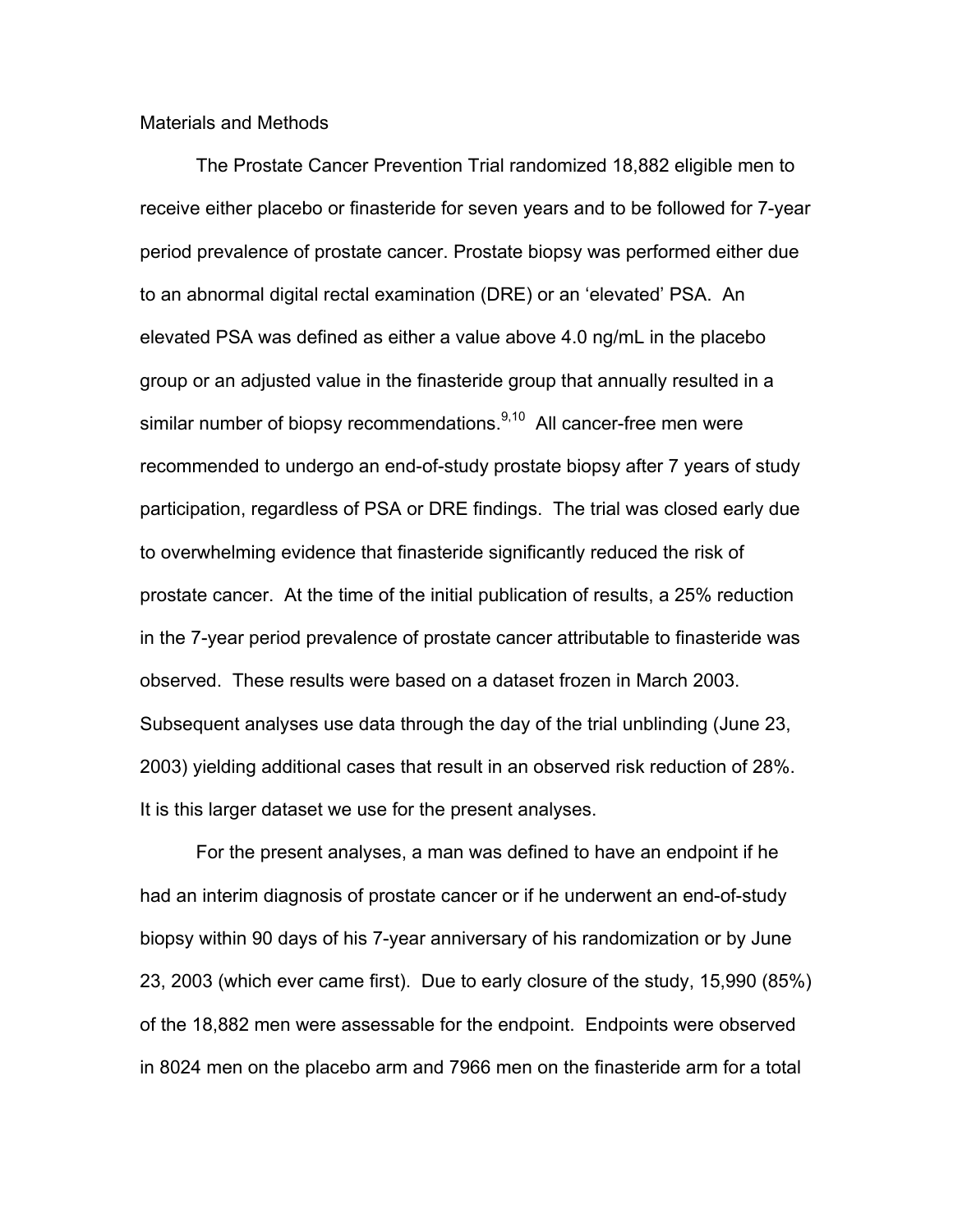of 10,182 (64%) of the 15,990 men. A 60% compliance rate for endpoint ascertainment was specified in the protocol design assumptions. For the purposes of this paper, we will consider the study's sample size to be the 15,990 men who reached their seven year anniversary when the study was reported and unblinded. High grade prostate cancer was defined as a Gleason score of 7 or higher.

## **A. Predicting prostate cancer prevalence if all subjects had an endpoint**

It is likely that men who did not have an endpoint evaluated have a different underlying probability of prostate cancer than those who did have an endpoint evaluated. In order to estimate the cancer prevalence if all subjects had an endpoint, a reasonable and often employed assumption is that that there are measured study covariates which both explain the differences between men with and without endpoints and are related to the risk of prostate cancer.<sup>11</sup> Under this assumption, for two men with similar covariate values, such as age, family history of prostate cancer, and treatment arm assignment, one with an endpoint evaluated and one without, the outcome data from the man with the evaluated endpoint informs the cancer status for the man without the endpoint evaluation.

An approach which employs this assumption and can be used to estimate the prevalence of prostate cancer and high grade disease is Inverse probability of censoring weighted (IPCW) estimation.  $12$  Use of this analysis approach is a two-step process; the first step is to estimate the probability of having an endpoint evaluated conditional on covariates and the second step is to estimate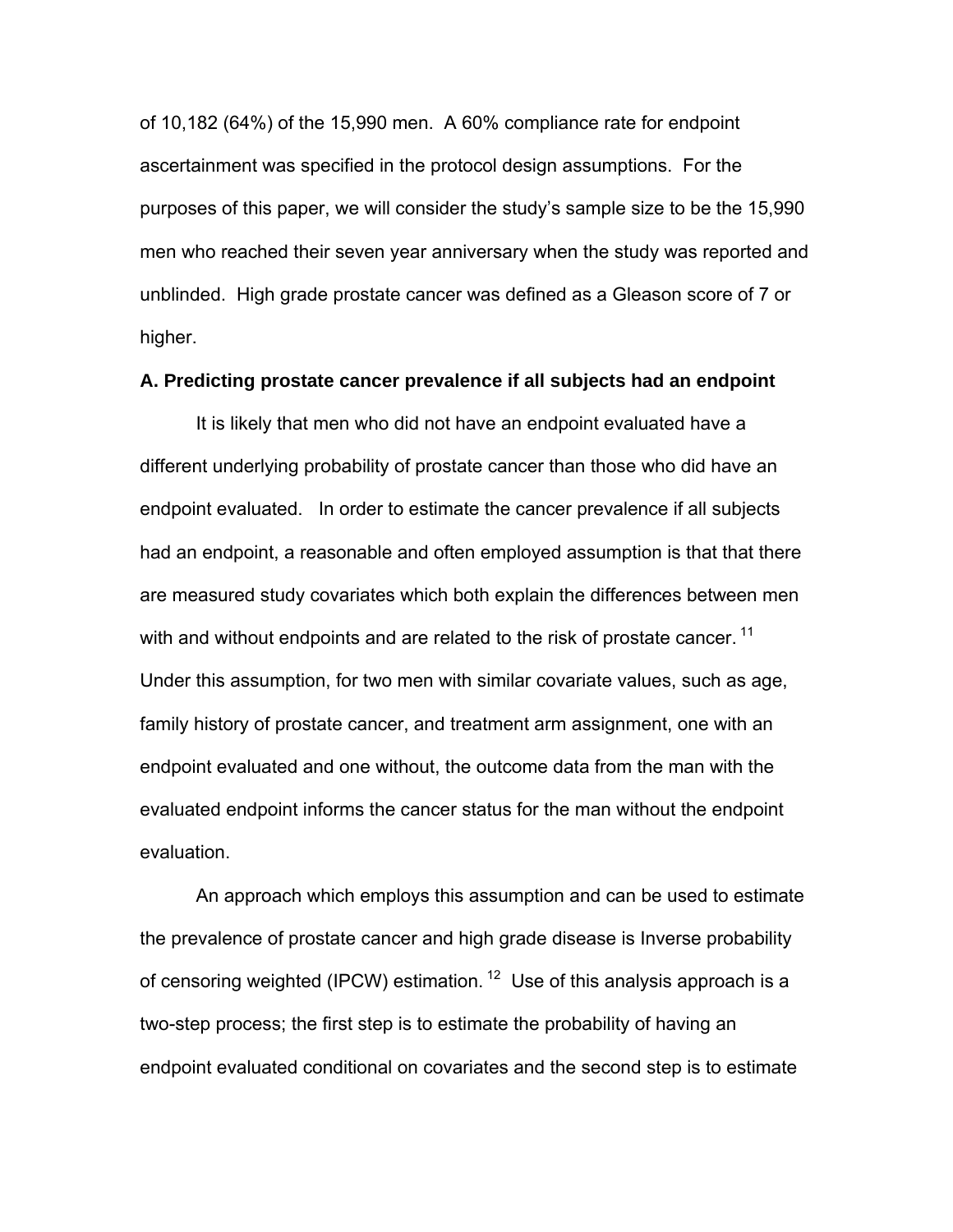the probability of cancer given the probabilities estimated in the first step. The probability of cancer is estimated by the weighted average of cancers within each treatment arm among men with observed endpoint, using the inverse of the probabilities from the first step as weights.

To estimate the probability of having an endpoint evaluated in the first step, logistic regression was used. To model the predicted probabilities, we chose study covariates related to both (a) having the study endpoint and (b) having a diagnosis of prostate cancer. The baseline covariates that were included in these analyses were treatment arm, age, ethnicity/race, prostatespecific antigen value, and family history of prostate cancer. Covariates measured after randomization that were included in this analysis were interim biopsy prompts based on PSA levels or digital rectal examination and ever having a negative biopsy result during follow-up and before end of study. The weights were then calculated as the inverse of the fitted (predicted) probabilities for men with an endpoint evaluated. The same weights and approach were used to estimate the prevalence of biopsy-detectable high grade cancers in each treatment arm.

#### **B. Predicting high grade prostate cancer by integrating prostatectomy data**

The previous analysis attempts to account for selection bias between the treatment arms regarding which participants have a study endpoint evaluated. In particular, it addresses the bias that fewer biopsies were conducted in the finasteride group, a bias in favor of finasteride, and the bias associated with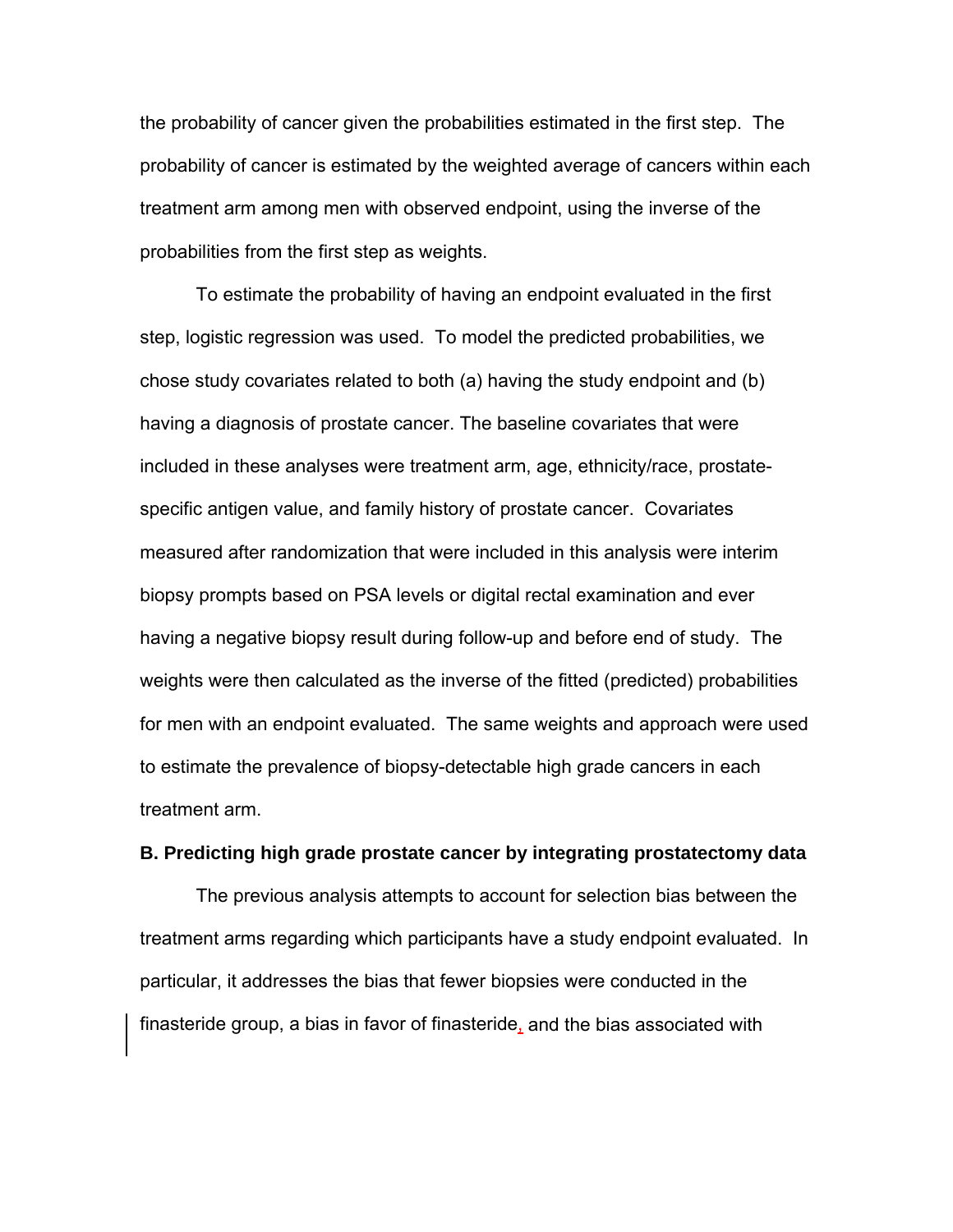improved performance of PSA and DRE for indication of for-cause biopsies, a bias in favor of placebo.

The next analysis performed was to account for the effect of finasteride on the improved accuracy of prostate biopsy on Gleason grading in men on finasteride due to reduced prostate gland volume. Prostatectomies were known to be performed and data were available on 500 of 2017 subjects with cancer. This analysis proceeded as the first analysis; first, a logistic regression model was used to estimate the probability of prostatectomy conditional on covariates for the subset of men diagnosed with prostate cancer. Next, the prevalence of high grade cancer among men with a cancer diagnosis was estimated by the weighted proportion of men with high grade disease determined by prostatectomy, using a weight that is the inverse of the probability of having had both a biopsy and prostatectomy. The overall prevalence of high grade cancer within each treatment arm was then estimated by the product of a) the estimates from this analysis (the probability of high grade disease among men with cancer) and b) the estimates of prostate cancer prevalence from the first analysis.

#### **C. Impact of differential biopsy sensitivity on disease prevalence**

The first two analyses addressed biases related to imperfect ascertainment of biopsy endpoints on all study participants and differentially inaccurate grading of disease severity by biopsy between the treatment arms. The first analysis accounted for biases related to missing endpoints to estimate the overall prevalence of biopsy-detectable prostate cancer and high grade cancer. The second analysis accounted for biases related to more accurate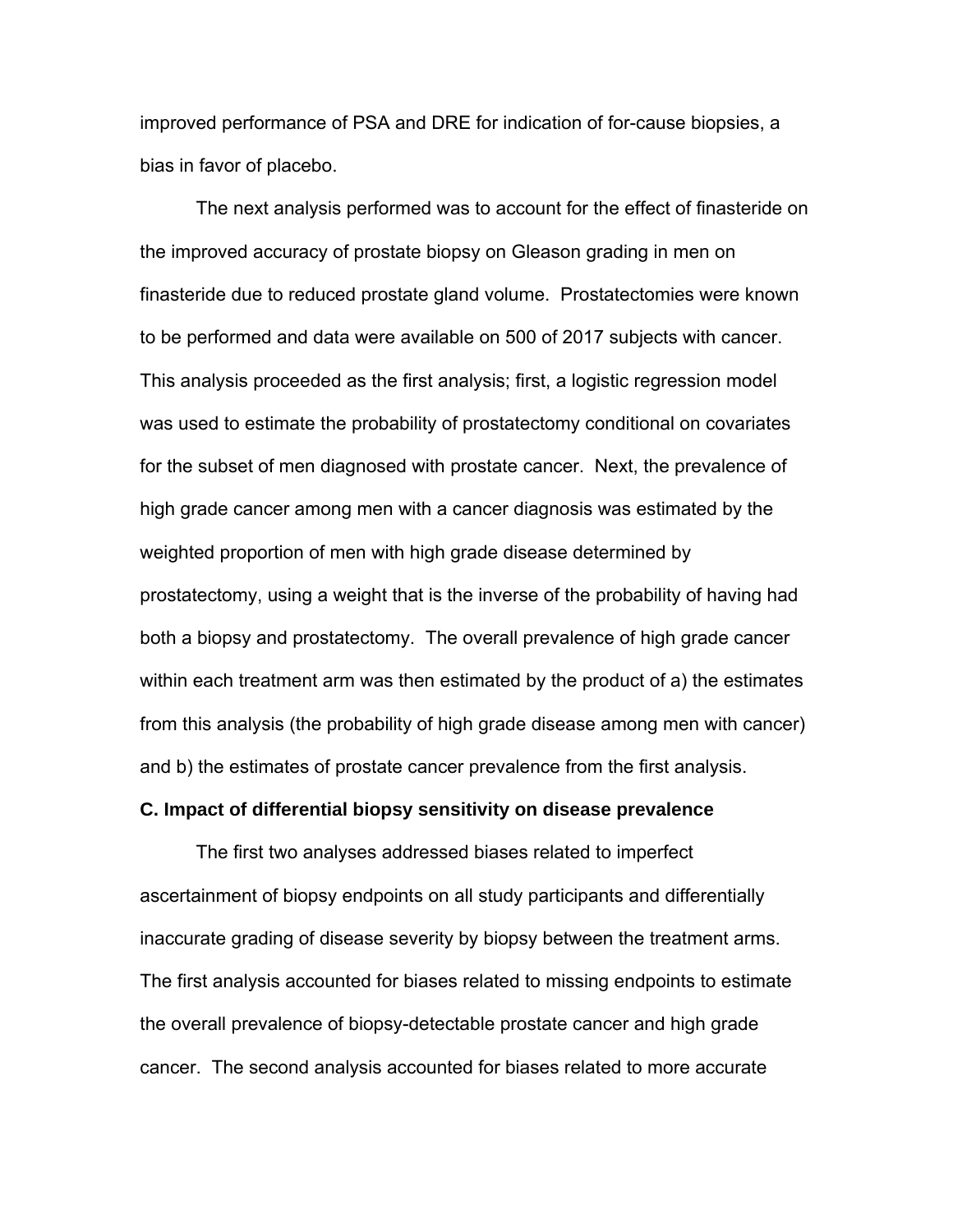grading of high grade disease with finasteride to estimate the prevalence of true high grade cancer (as determined by prostatectomy) among participants with *biopsy-detectable* prostate cancer.

These analyses employ the assumption that biopsy perfectly detects cancer; although there is substantial evidence that 1) biopsy operating characteristics are less than perfect and 2) the operating characteristics are improved under finasteride. The final analysis addressed the impact that a plausible range of biopsy sensitivity values would have on the true underlying risk of prostate cancer and high grade cancer in each arm. For this analysis we assumed that biopsy has perfect specificity (the probability of a negative biopsy given no cancer equals 1.0) and perfect positive predictive value (probability of cancer given a positive biopsy equal 1.0).<sup>13</sup> The probability of true cancer within each treatment arm is then estimated by the proportion of observed cancers divided by the sensitivity (the probability of a positive biopsy given cancer). Biopsy sensitivity to detect cancer was also incorporated into estimates of high grade cancer prevalence in the same way. This employed an additional assumption that the true presence of high grade cancer did not depend on whether cancer status was observed or not. This is a somewhat strong assumption if in fact the hypothesis that high grade tumors are more prominent is true, thereby making cancer more easily detectable on biopsy. If the sensitivity was equal across treatments, then the risk ratio would be unaffected by imperfect sensitivity. Alternatively, if the sensitivities are not equal across treatments then the true risk ratio is equal to the observed ratio multiplied by the sensitivity of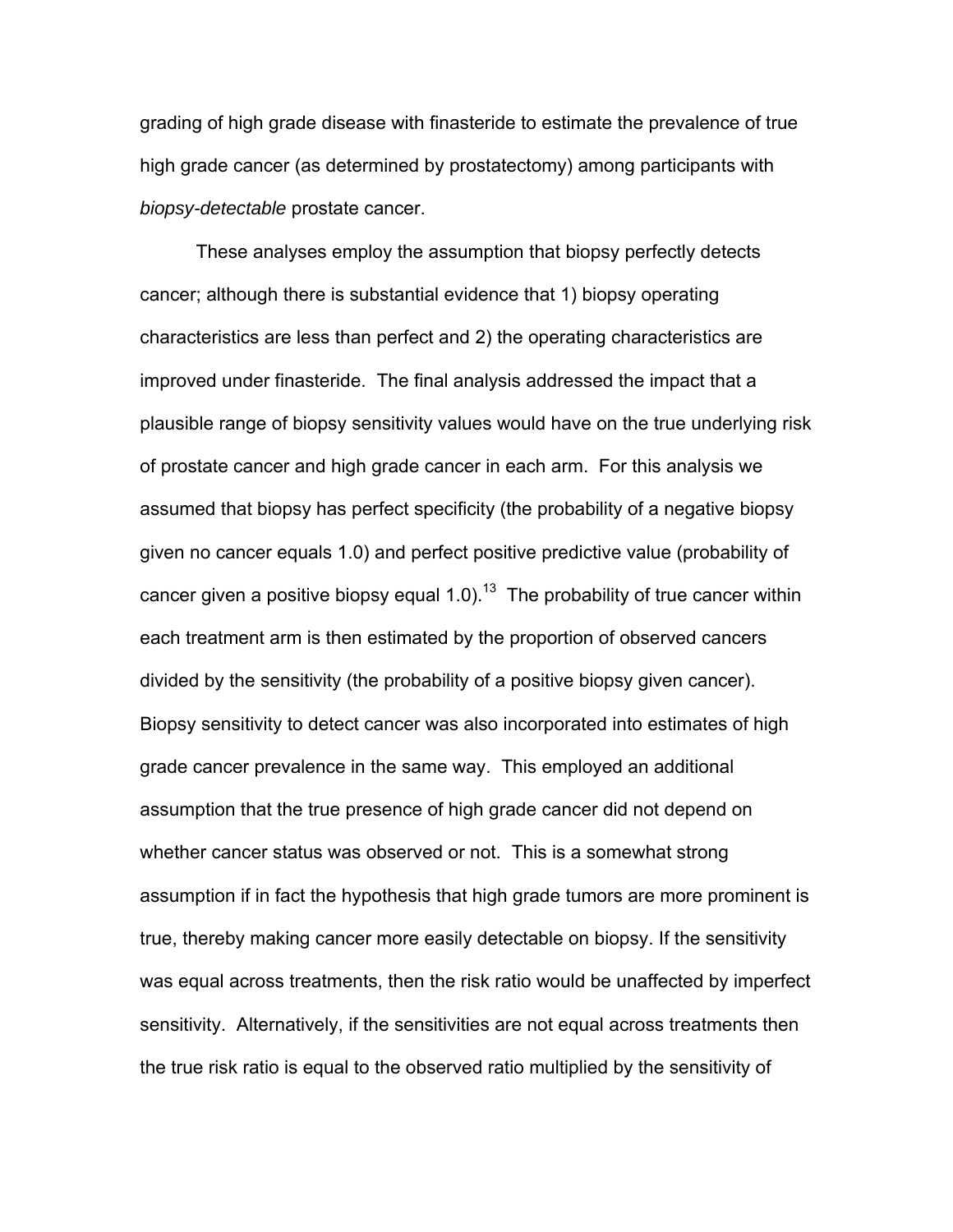biopsy under placebo divided by the sensitivity under finasteride. Therefore, if biopsy sensitivity under finasteride is larger than under placebo, the risk reduction is underestimated and if the sensitivity is smaller under finasteride then the risk reduction is overestimated.

All of the analyses presented include weights that are a function of measured covariates. Since the weights are estimated, their inclusion affects the variability of overall prevalence and risk estimates. To account for estimation of the weights, 10,000 bootstrap samples of the observed data were constructed. The analysis procedures were repeated on each data set and the variance of the prevalence estimates was estimated by the variance over all samples. All analyses were done in Splus (Insightful Co., Seattle, WA).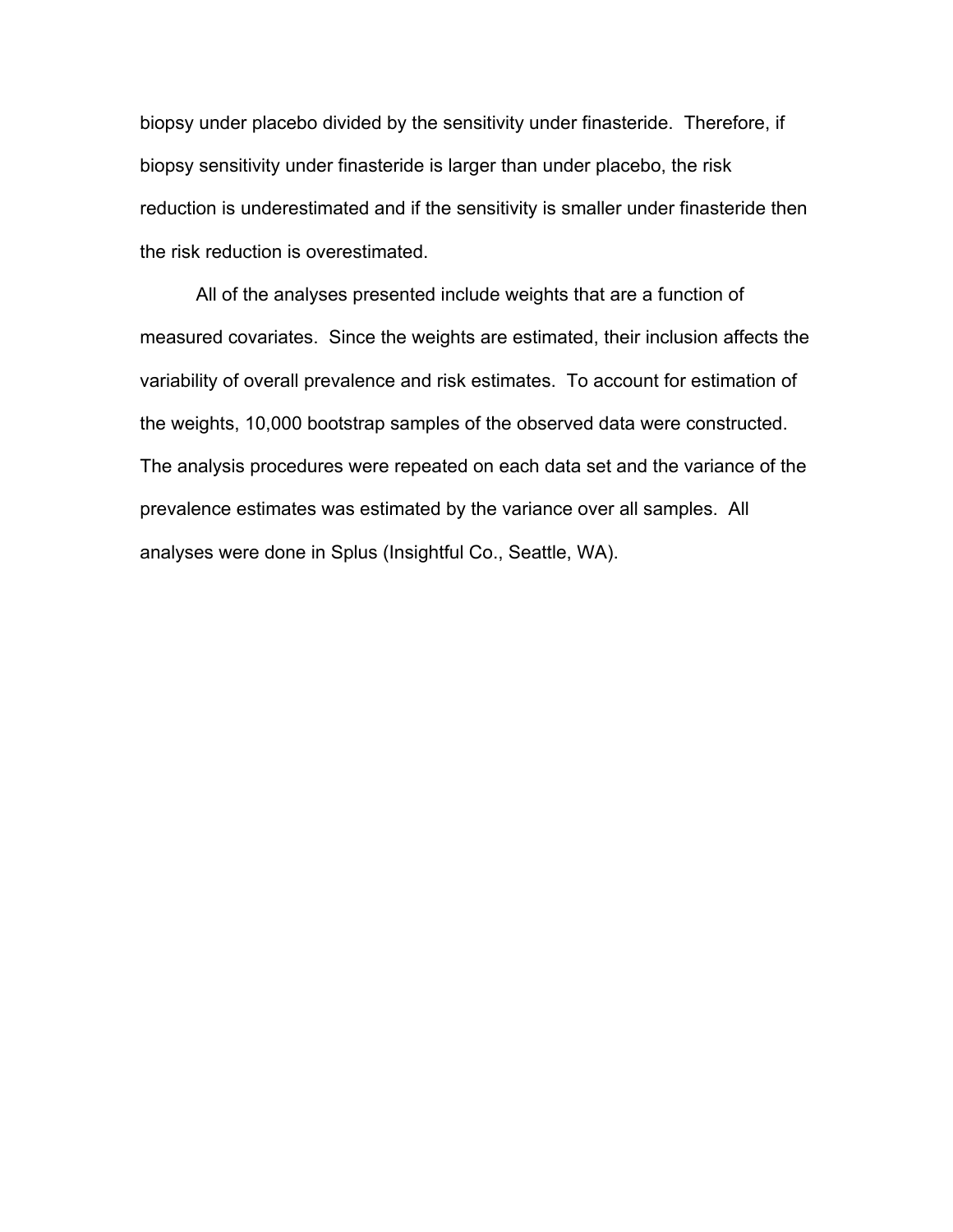## **Results**

Table 1 presents a comparison of the characteristics of men with and without a study endpoint. Characteristics determined to be associated with a reduced odds of having an endpoint were randomization to finasteride (OR=0.89) and older age (OR=0.98). Additionally, white race versus other race/ethnicities, family history of prostate cancer, interim biopsy prompts based on PSA or DRE and a negative interim biopsy were all associated with an increased odds of having an endpoint. While PSA at randomization was marginally associated with an increased odds of observed endpoint ( $OR = 1.14$ ,  $p < 0.0001$ ) the association was no longer significant after adjusting for other covariates (p=0.6).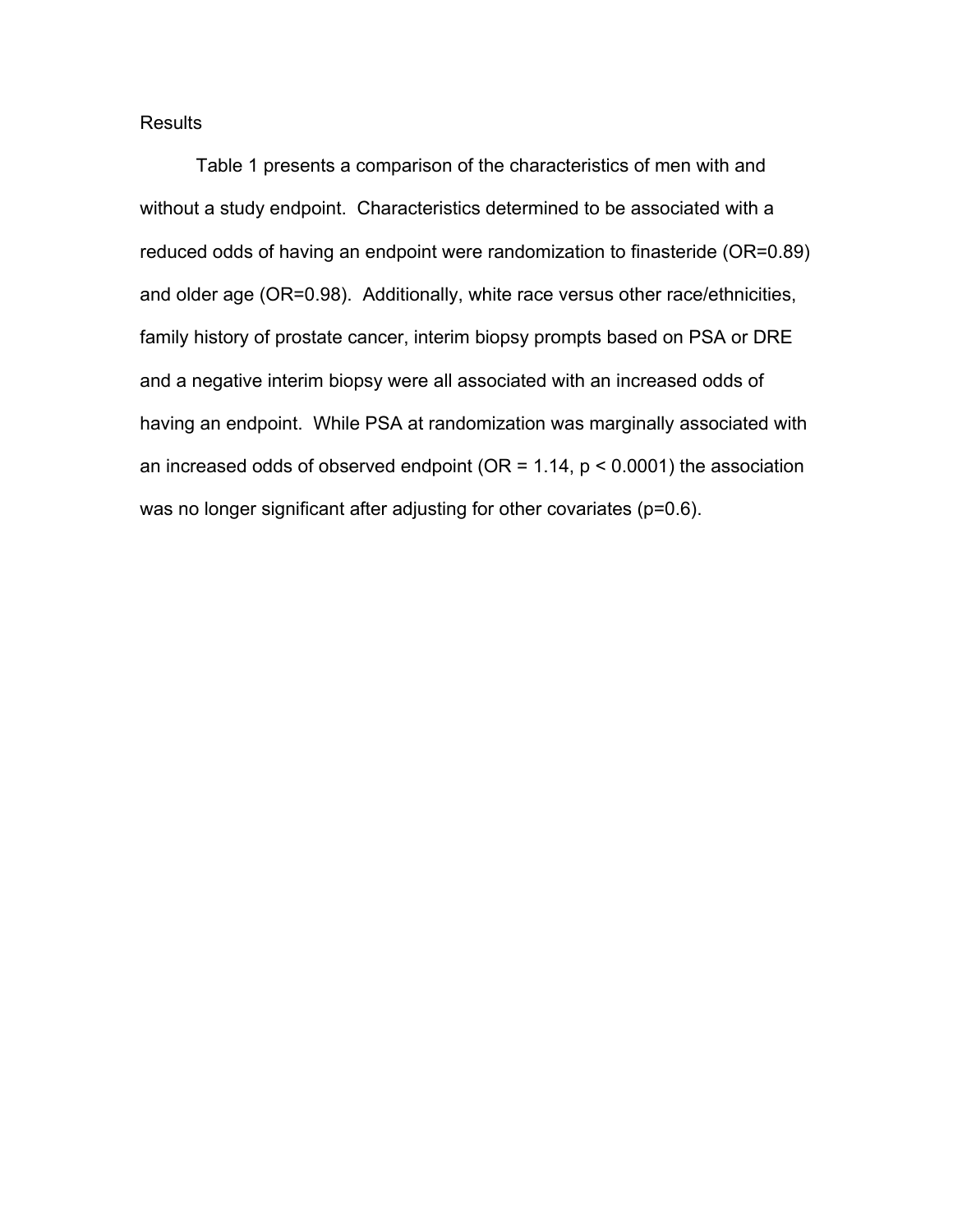| <b>Endpoint evaluated</b>                         |                |               |                     |          |
|---------------------------------------------------|----------------|---------------|---------------------|----------|
|                                                   | <b>No</b>      | Yes           |                     |          |
| $N$ (%) / mean $\pm$ std                          | $N = 5,809$    | $N = 10, 181$ | OR *(95% CI)        | p-value* |
| <b>Treatment arm</b>                              |                |               |                     |          |
| Finasteride                                       | 3,008(52%)     | 4,958 (49%)   | $0.89(0.84-0.95)$   | 0.0007   |
| Placebo                                           | 2,801 (48%)    | 5,223 (51%)   | $1.0$ (ref.)        |          |
| Age at randomization                              | $63.4 \pm 5.9$ | $62.9 + 5.4$  | $0.98(0.97-0.99)$   | < .0001  |
| Race                                              |                |               |                     |          |
| White                                             | 5,297 (91%)    | 9,483 (93%)   | $1.37(1.21 - 1.55)$ | < .0001  |
| Other                                             | 512 (9%)       | 699 (7%)      | $1.0$ (ref.)        |          |
| <b>Family history of PCA</b>                      |                |               |                     |          |
| Yes                                               | 782 (13%)      | 1,698 (17%)   | $1.23(1.12-1.35)$   | < 0.001  |
| <b>No</b>                                         | 5,026 (87%)    | 8,484 (83%)   | $1.0$ (ref.)        |          |
| <b>PSA at randomization</b>                       | $1.2 \pm 0.7$  | $1.3 \pm 0.7$ | $0.99(0.94-1.04)$   | 0.60     |
| <b>Prior negative study</b>                       |                |               |                     |          |
| biopsy                                            |                |               |                     |          |
| Yes                                               | 463 (8%)       | 1,349 (13%)   | $1.60(1.43-1.80)$   | < .0001  |
| <b>No</b>                                         | 5,345 (92%)    | 8,833 (87%)   | $1.0$ (ref.)        | < .0001  |
| <b>Biopsy prompt for</b><br><b>Elevated PSA</b>   |                |               |                     |          |
| Yes                                               | 69 (1%)        | 803 (8%)      | $6.80(5.32-8.84)$   | < 0.001  |
| No                                                | 5,739 (99%)    | 9,381 (92%)   | $1.0$ (ref.)        |          |
| <b>Biopsy prompt for</b><br><b>Suspicious DRE</b> |                |               |                     |          |
| Yes                                               | 82 (1%)        | 830 (8%)      | 5.66 (4.52-7.18)    | < .0001  |
| <b>No</b>                                         | 5,726 (99%)    | 9,352 (92%)   | $1.0$ (ref.)        |          |

| Table 1 Comparison of men with and without endpoint evaluated |
|---------------------------------------------------------------|
|---------------------------------------------------------------|

\*From a multivariable logistic regression model with endpoint evaluated (yes/no) as the outcome, adjusting for other factors in Table 1.

## **A. Predicting prostate cancer prevalence if all subjects had an endpoint**

Prostate cancer prevalence results from the analyses accounting for nonrandom missing biopsy results are presented in Table 2. The observed rates of prostate cancer for the 5223 men in the placebo group and 4959 men in the finasteride group with an endpoint were 22.9% and 16.6%, respectively. Had all subjects had a biopsy endpoint, our analysis suggests that the true rate of cancer in the 8024 men in the placebo group would have been 21.1% and in the 7966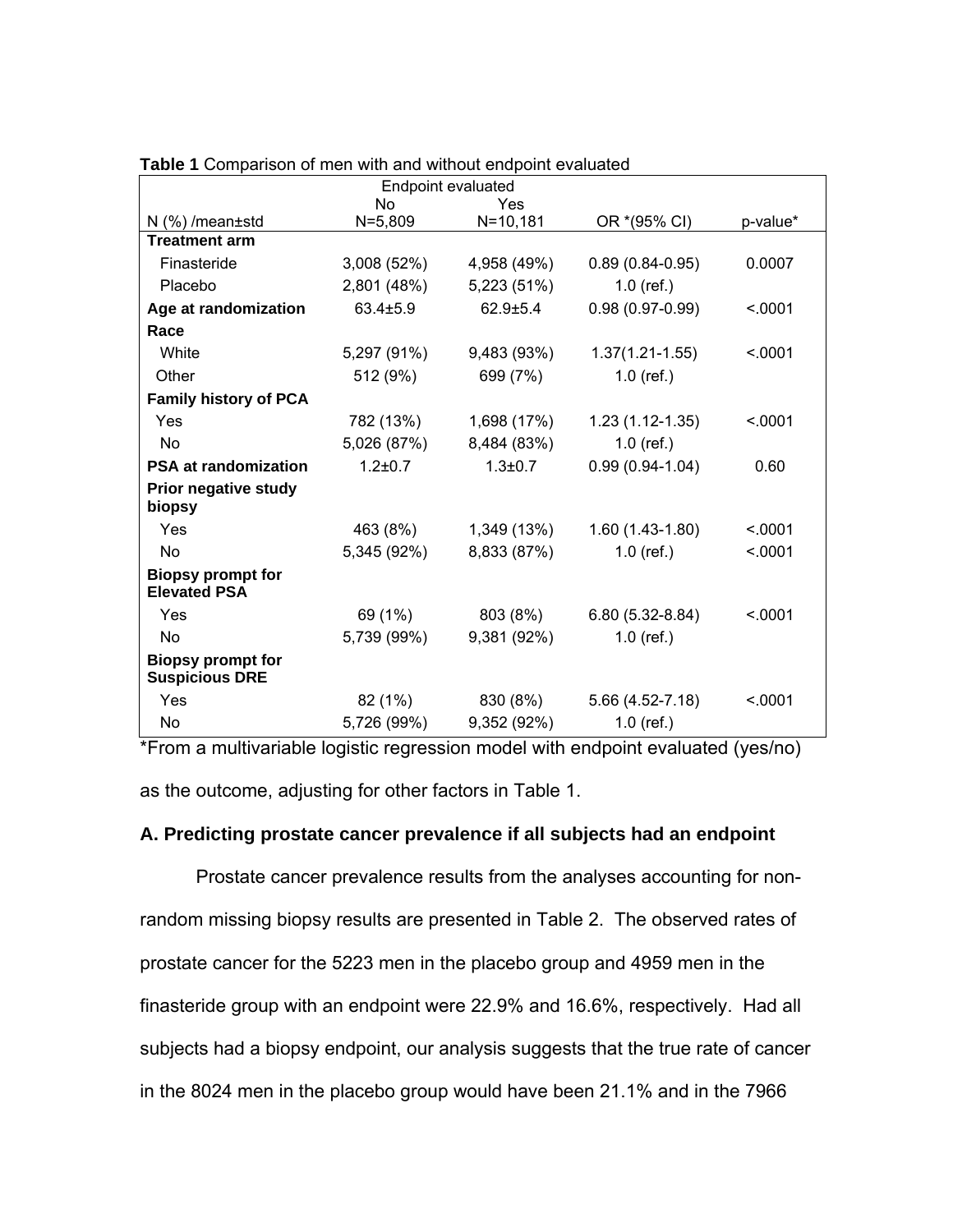men in the finasteride group would have been 14.7%. As expected, these percentages are slightly smaller than what was observed, suggesting that the men without the endpoint evaluated were slightly less likely to have prostate cancer. Similarly, while the observed rates of high grade cancer in the placebo and finasteride groups were 4.8% and 5.8%, respectively, our analysis estimates that the true rates of high grade cancer are 4.2% and 4.8%, respectively. Of interest, the relative risk of prostate cancer is changed minimally from the raw data (0.72 vs. 0.70). The risk of high grade disease associated with finasteride after accounting for the missing data decreased from an observed and significant 21% increased risk to a non-significant 14% increased risk (p=0.12).

|                                | Placebo arm<br>$N = 8024$ | Finasteride arm<br>$N = 7966$ | RR (95% CI)         |
|--------------------------------|---------------------------|-------------------------------|---------------------|
| <b>Prostate Cancer</b>         |                           |                               |                     |
| Estimate of overall prevalence | 1693 (21.1%)              | 1171 (14.7%)                  | $0.70(0.64 - 0.76)$ |
| Observed                       | 1194 (22.9%)              | 823 (16.6%)                   | $0.72(0.67 - 0.79)$ |
| High grade cancer              |                           |                               |                     |
| Estimate of overall prevalence | 337 (4.2%)                | 382 (4.8%)                    | $1.14(0.96-1.35)$   |
| Observed                       | 252 (4.8%)                | 288 (5.8%)                    | $1.21(1.02-1.42)$   |

Table 2 Observed and **estimated** numbers and proportions of **prostate** cancer detected on biopsy

## **B. Predicting high grade prostate cancer by integrating prostatectomy data**  The target of this analysis was to estimate the high grade prostate cancer

status if all biopsy-detected cancers had undergone prostatectomy. Study participants who underwent radical prostatectomy were not a random sample of the participants with cancer detected on biopsy. While treatment group, family history, white race, a prior negative study biopsy, and high grade cancer on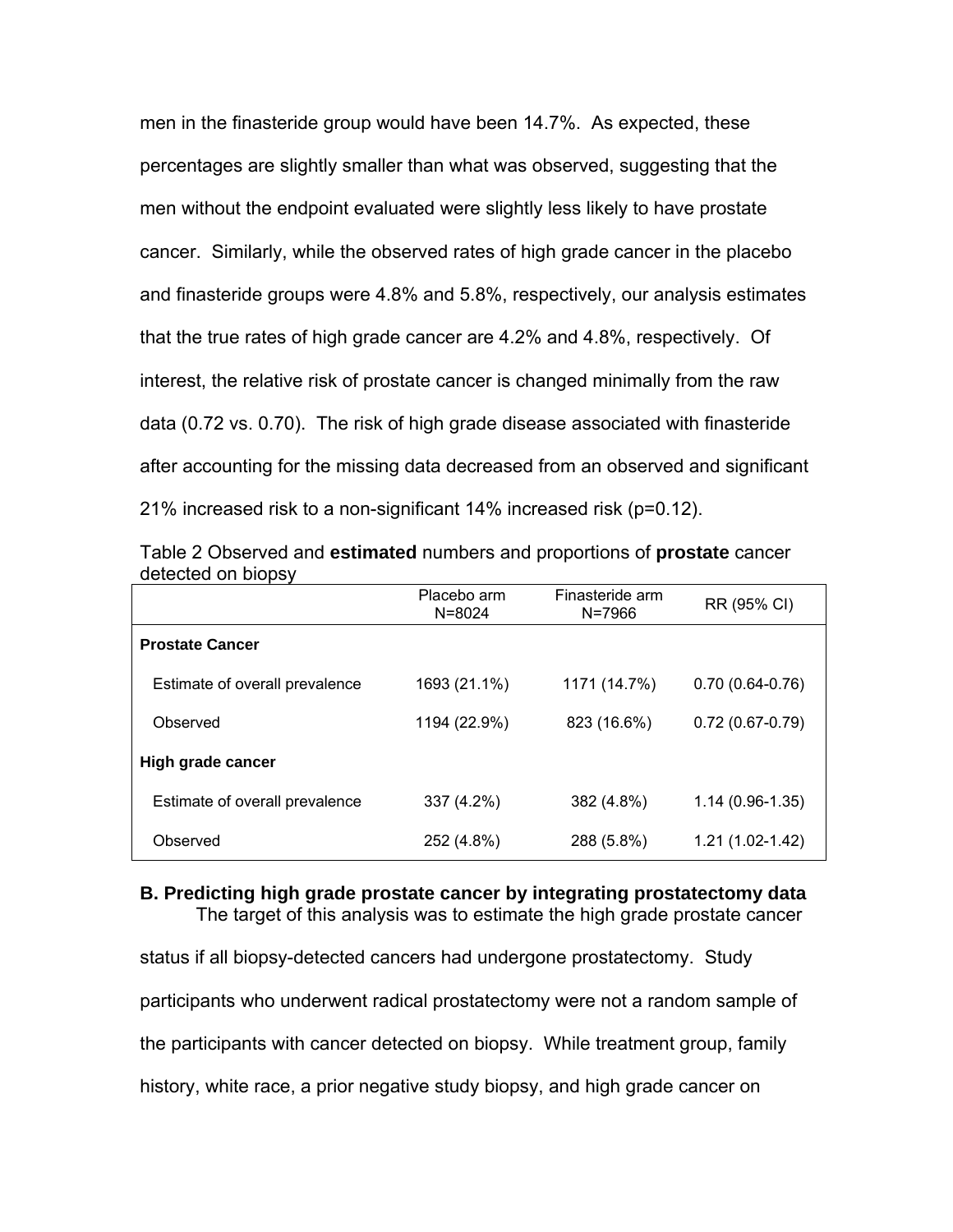biopsy did not significantly impact on whether a prostatectomy was performed and the results were available, younger age, PSA at randomization, biopsy prompt by PSA or DRE were positively and significantly associated with having a prostatectomy (Table 3). The majority of biopsies associated with a prompt by PSA or DRE (so-called for-cause biopsies) were interim biopsies. It follows, for interim biopsies, there was a longer time observed post-diagnosis to both have a prostatectomy and to observe/obtain the prostatectomy results.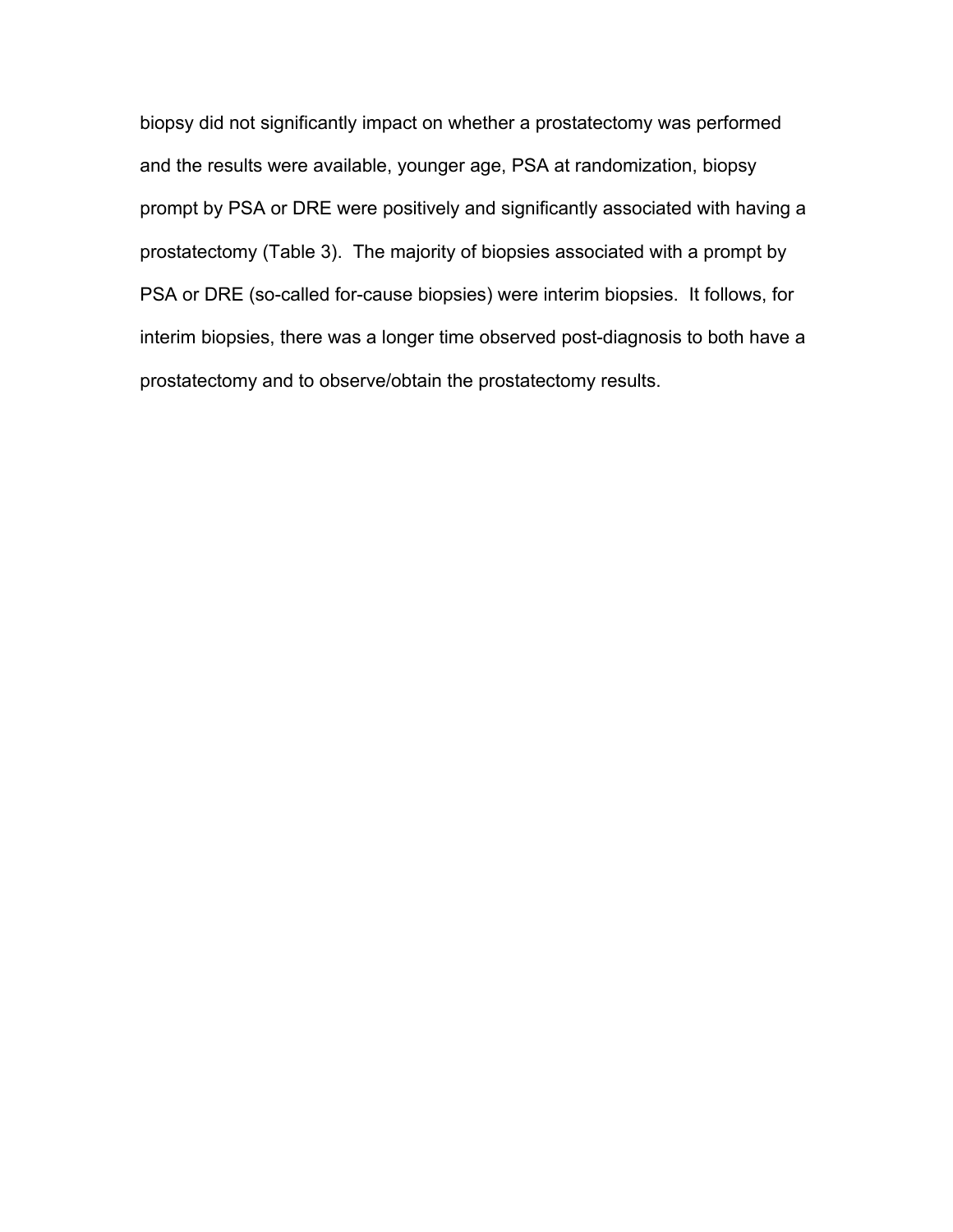|                              | No prostatectomy<br>$N = 1517$ | Prostatectomy<br>$N = 500$ | OR (95% CI)*      | p-value* |
|------------------------------|--------------------------------|----------------------------|-------------------|----------|
| <b>Treatment arm</b>         |                                |                            |                   |          |
| Finasteride                  | 617 (41%)                      | 206 (41%)                  | $0.97(0.78-1.21)$ | 0.80     |
| Placebo                      | 900 (59%)                      | 294 (59%)                  | $1.0$ (ref.)      |          |
| Age at randomization         | $64.6 \pm 5.6$                 | $61.1 \pm 4.2$             | $0.86(0.84-0.88)$ | < .0001  |
| Race                         |                                |                            | $1.0$ (ref.)      |          |
| White                        | 1,403 (92%)                    | 466 (93%)                  | $1.41(0.94-2.16)$ | 0.11     |
| Other                        | 114 (8%)                       | 34 (7%)                    | $1.0$ (ref.)      |          |
| <b>Family history of PCA</b> |                                |                            |                   |          |
| Yes                          | 317 (21%)                      | 117 (23%)                  | $1.02(0.78-1.31)$ | 0.90     |
| No.                          | 1,200 (79%)                    | 383 (77%)                  | $1.0$ (ref.)      |          |
| <b>PSA at randomization</b>  | $1.6 + 0.8$                    | $1.7 + 0.7$                | 1.25 (1.07-1.82)  | 0.006    |
| Prior negative biopsy        |                                |                            | $1.0$ (ref.)      |          |
| Yes                          | 206 (14%)                      | 67 (13%)                   | $1.05(0.76-1.44)$ | 0.78     |
| No                           | 1,311 (86%)                    | 433 (87%)                  | $1.0$ (ref.)      |          |
| <b>Biopsy prompt for PSA</b> |                                |                            |                   |          |
| Yes                          | 350 (23%)                      | 154 (31%)                  | $1.4(1.07-1.82)$  | 0.01     |
| No                           | 1,167 (77%)                    | 346 (69%)                  | $1.0$ (ref.)      |          |
| <b>Biopsy prompt for DRE</b> |                                |                            |                   |          |
| Yes                          | 281 (19%)                      | 123 (25%)                  | 1.69 (1.30-2.18)  | < .0001  |
| No                           | 1,236 (81%)                    | 377 (75%                   | $1.0$ (ref.)      |          |
| <b>High Grade on biopsy</b>  |                                |                            |                   |          |
| Yes                          | 391 (26%)                      | 149 (30%)                  | $1.26(0.98-1.61)$ | 0.07     |
| No                           | 1,126 (74%)                    | 351 (70%)                  | $1.0$ (ref.)      |          |

**Table 3** Comparison of men with and without prostatectomy verification of biopsy result

\*From a multivariable logistic regression model with prostatectomy (yes/no) as

the outcome, adjusting for other factors in Table 3.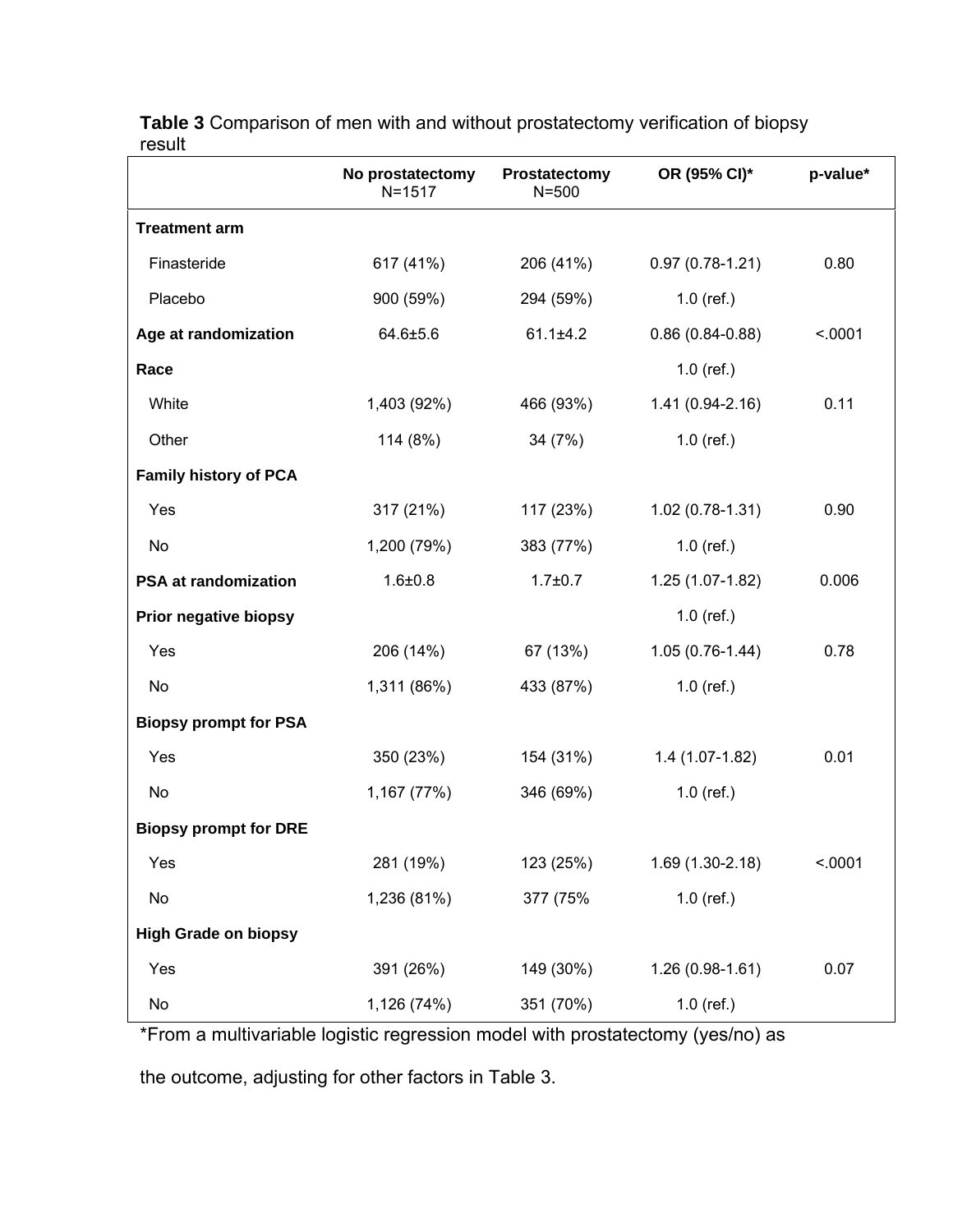High grade cancer prevalence estimates from the analysis which incorporated the prostatectomy data are 8.2% in the placebo arm and 6.0% in the finasteride arm (see Figure 1). This results in an estimated number of high grade cancers on the finasteride arm to be 478 and 658 on the placebo arm.



**Figure 1** Low and high grade cancer status by treatment arm by prostatectomy Estimated actual fractions of total subjects with low and high-grade cancer

The estimated risk reduction with finasteride for Gleason  $\leq 6$  is 34% (RR (95%)

CI) =  $0.66$  (0.55-0.80), p=<0.0001) and for Gleason  $\geq$  7 is 27% (RR (95% CI)

0.73 (95% CI=0.56-0.96, p=02).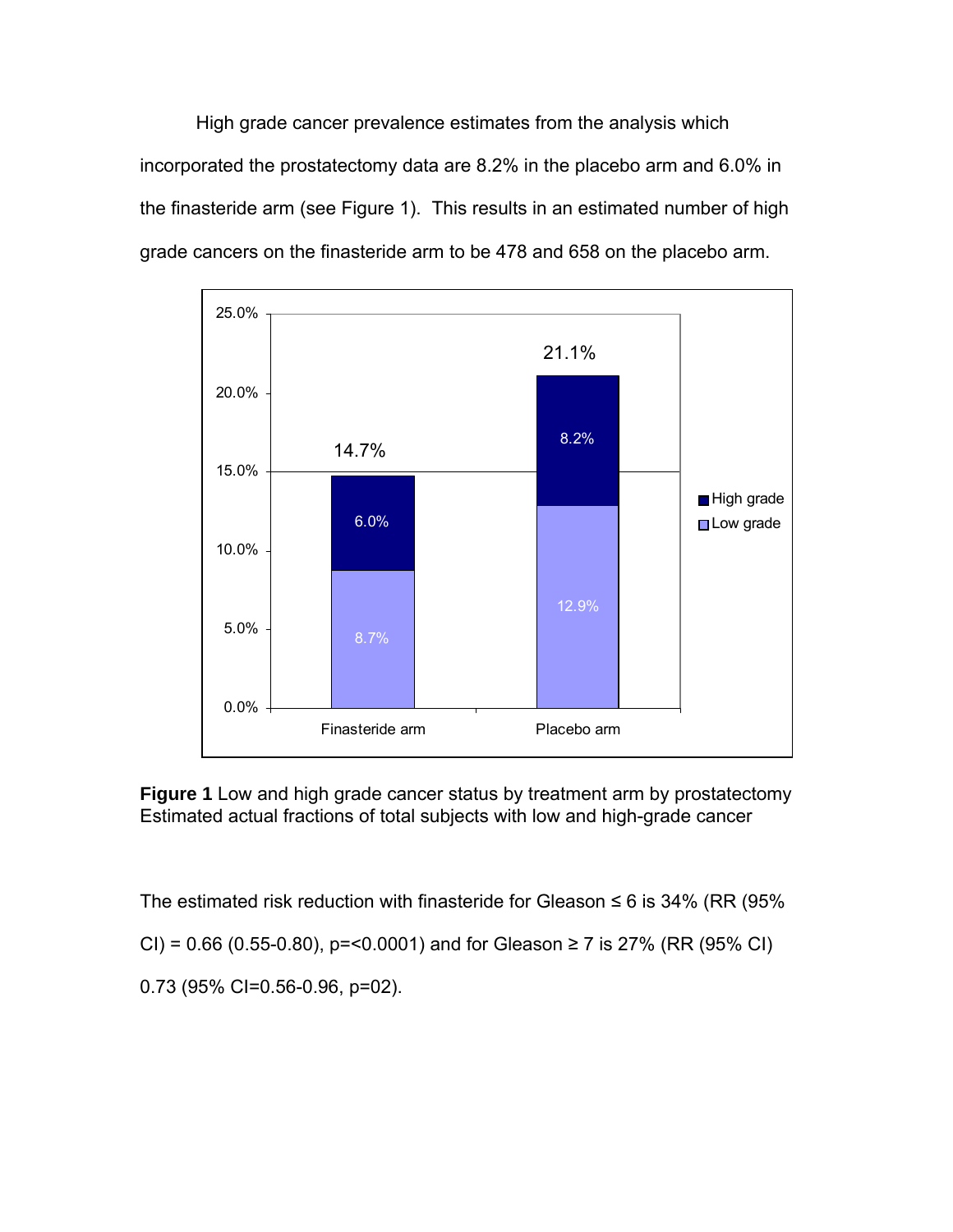#### **C. Impact of differential biopsy sensitivity on disease prevalence**

Lastly, we explored what ranges of biopsy sensitivity pairs would need to be operational to change the original conclusions of the study with respect to high grade disease. From the prostatectomy data, there is evidence that finasteride improves the biopsy sensitivity and therefore there is likely greater sensitivity of biopsy to detect both cancer and high grade cancer on the finasteride arm. The most likely cause of improved sensitivity of biopsy under finasteride is its impact on prostate volume.

In order to understand how different sensitivities of prostate biopsy for detection of prostate cancer and high grade cancer in men receiving finasteride or placebo might affect observed rates of disease, we constructed Table 4 using data from this last analysis. We used a range of values of biopsy sensitivity from 50% to 90%. Prevalence estimates are presented for both high grade disease detected by biopsy and as determined by prostatectomy. The prevalence estimates in the first two columns represent the probability of true high grade cancer accounting for biopsy sensitivity to detect high grade cancer. The second set of prevalence estimates in the last two columns represent the true high grade cancer prevalence accounting for biopsy sensitivity to detect prostate cancer, using the prostatectomy data to determine the severity of cancer. It is likely that within a treatment arm, the sensitivity of biopsy to detect high grade cancer versus any cancer is not the same. This Table allows an understanding of how different pairs of sensitivities of biopsy may affect observed rates of cancer detection. For example, if the sensitivity for high grade prostate cancer in the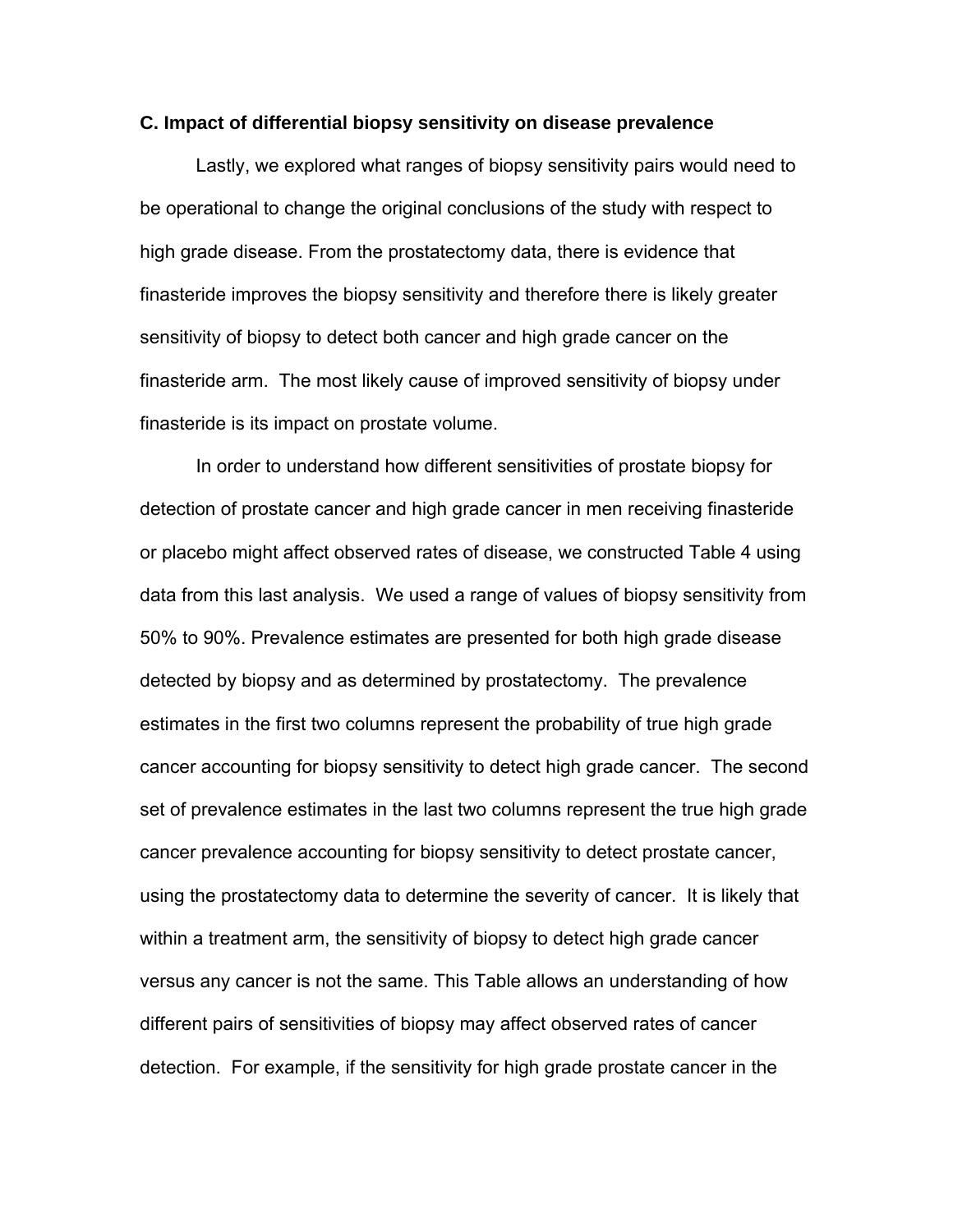finasteride arm is 80% and 70% for the placebo arm the resulting actual risk of high grade disease on biopsy would be 6% and 6%, equal to no difference in high grade prostate cancer prevalence on biopsy. Alternatively, if the sensitivity for prostate cancer ; cancer in the finasteride arm is 80% and 70% for the placebo arm taking into account the change in grade anticipated with prostatectomy, the risk of high grade disease being truly present would be 7.5% and 11.7% respectively, equal to a 36% reduction in risk of high grade cancer prevalence with finasteride. The observed risk ratios estimate the risk reduction in biopsy-detectable high grade prostate cancers whereas the sensitivityadjusted risk ratios are estimates of the risk reduction in true high grade prostate cancer prevalence.

| <b>Biopsy</b><br>sensitivity | High grade on biopsy |             | High grade on<br>prostatectomy |             |
|------------------------------|----------------------|-------------|--------------------------------|-------------|
|                              | Placebo              | Finasteride | Placebo                        | Finasteride |
| 50%                          | 8.4%                 | 9.6%        | 16.4%                          | 12.0%       |
| 60%                          | 7.0%                 | 8.0%        | 13.7%                          | 10.0%       |
| 70%                          | 6.0%                 | 6.9%        | 11.7%                          | 8.6%        |
| 80%                          | 5.2%                 | 6.0%        | 10.2%                          | 7.5%        |
| 90%                          | 4.7%                 | 5.3%        | 9.1%                           | 6.7%        |

Table 4 High grade cancer prevalence estimates under sensitivity of biopsy to detect cancer

Using these data, Figures 2 and 3 present the risk ratios under all pairs of sensitivity of prostate biopsy (for finasteride and placebo) to detect high grade cancer. The purpose of Figure 2 is to Beginning with Figure 2, the reader's attention is directed first to the thicker  $45^{\circ}$  line which represents the risk ratios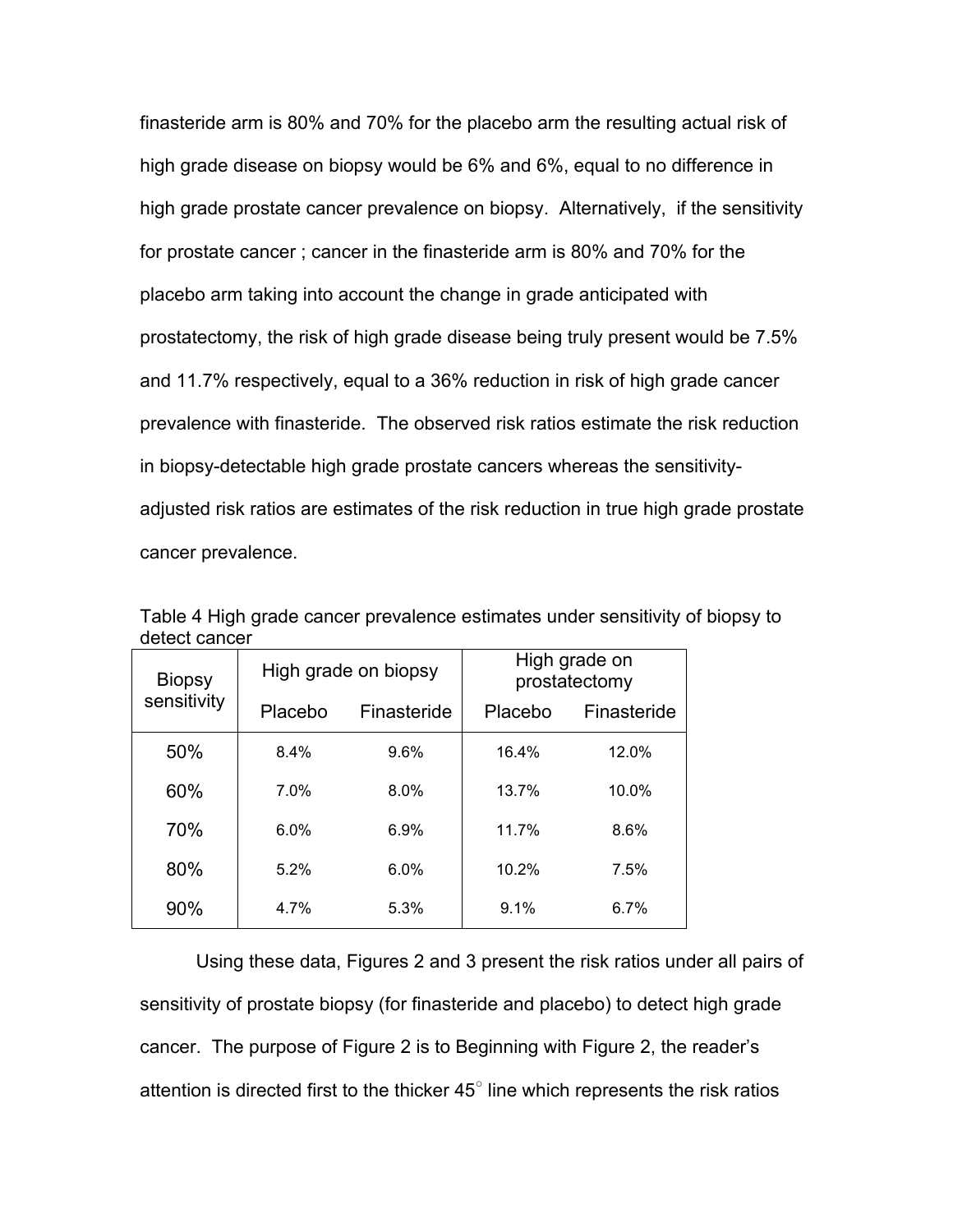when the sensitivity is the same under placebo and finasteride. If biopsy sensitivity for cancer detection in both finasteride and placebo-treated subjects is presumed equal, from Table 2, one can see that the relative risk for high grade disease on biopsy is approximately 1.14, representing the overall 14% higher risk of high grade prostate cancer that was estimated if everyone had a biopsy. The values above this line represent risk estimates where biopsy has a greater sensitivity for high grade cancer detection if the subject is receiving finasteride while the values below the line represent risk estimates where biopsy has a greater sensitivity for high grade cancer detection if the subject is receiving placebo. The upper shaded region with risk ratio estimates less than one represent values where the 95% confidence interval excludes one where we would conclude that finasteride is protective against high grade cancer; conversely, the lower shaded region with risk ratios above one represent values for which the conclusion would be that finasteride increases the risk of high grade cancer. The white area represents the region where the 95% confidence interval around the relative risk estimate includes one and we would conclude there is no significant difference in high grade cancer rates between the treatment arms.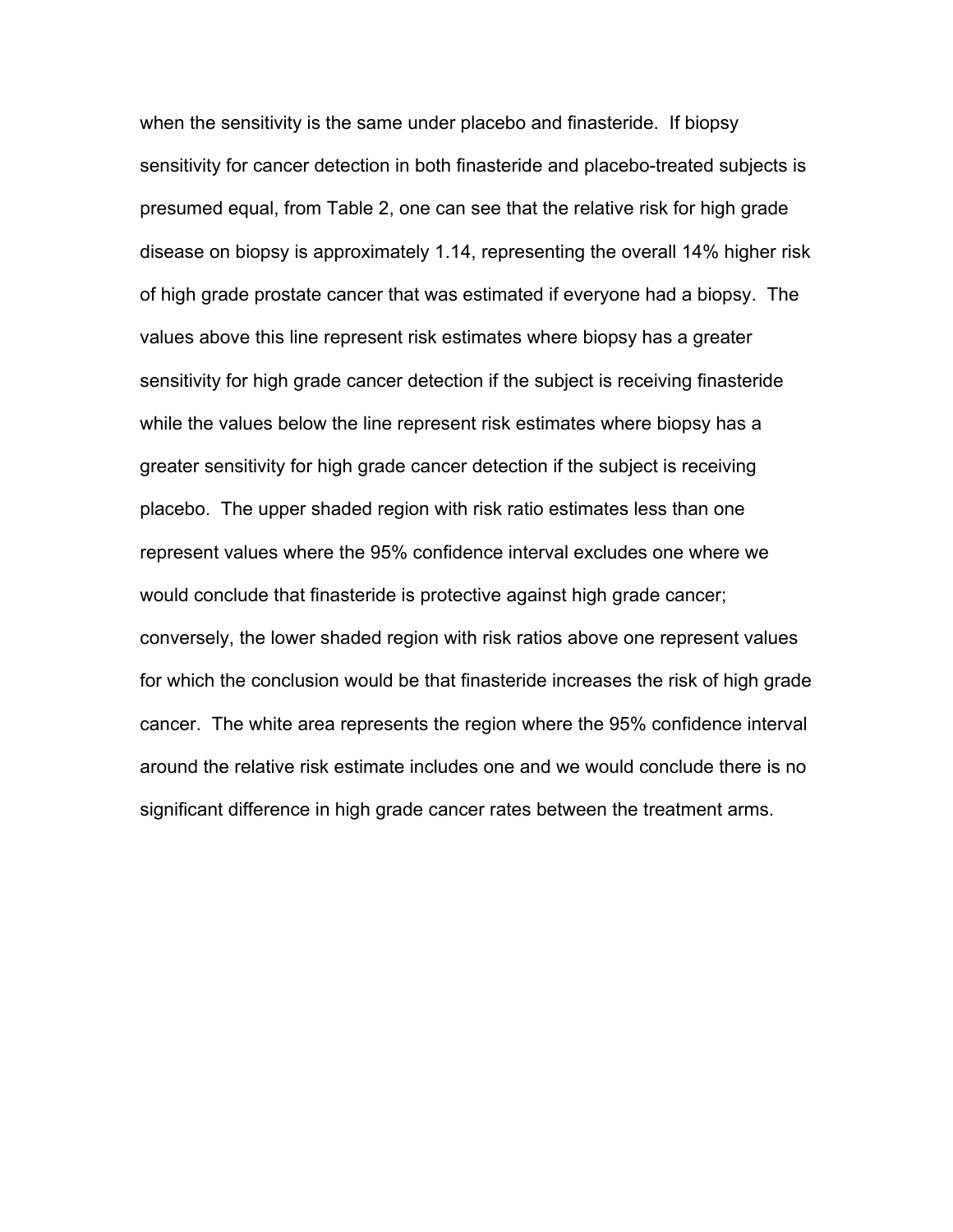

Sensitivity under placebo



Figure 2 demonstrates that if biopsy sensitivity under finasteride is greater than under placebo, the risk of high grade disease on finasteride is either not different from or less than the risk of high grade disease on placebo. More specifically, this figure demonstrates that small differences in biopsy sensitivity between the treatment arms could explain the observed increased risk of high grade cancer with finasteride.

Figure 3 now presents the risk ratio estimates of high grade disease under various values of sensitivity of biopsy to detect cancer incorporating the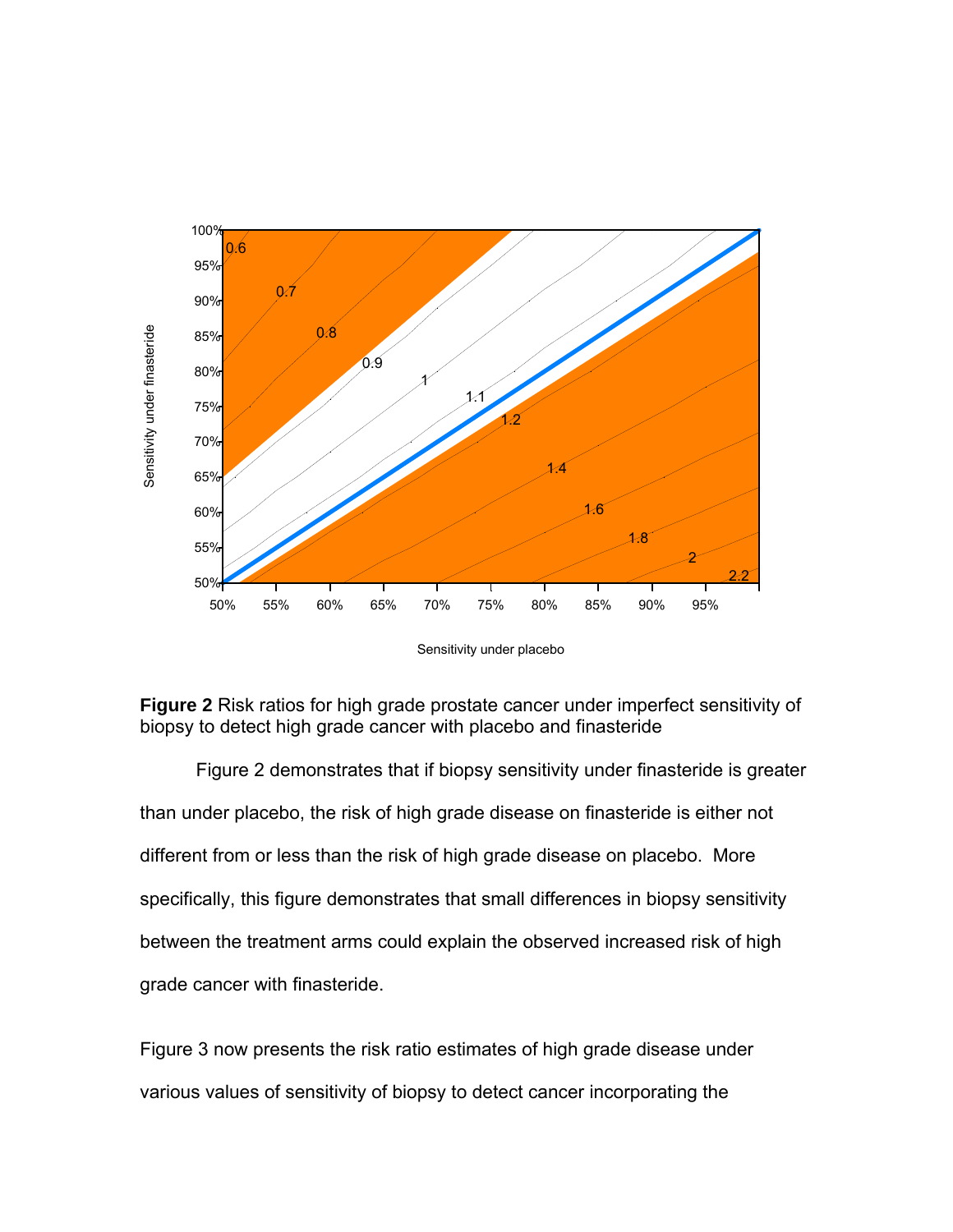prostatectomy data to account for differential misclassification of grade. As in Figure 2, the white area represents the region where the 95% confidence interval around the relative risk estimate includes one and the upper shaded region represents the values of placebo biopsy sensitivity and finasteride biopsy sensitivity where finasteride reduces the risk of high grade cancer. There are no pairs of biopsy sensitivity values between 50-100% where the conclusion would be an increased risk of high grade prostate cancer with finasteride. Of note, a conclusion that there is an increased risk of high grade disease with finasteride only occurs if biopsy sensitivity were greater than 85% on the placebo arm and 25 -30% in the finasteride arm, values strongly contraindicated by the observed prostatectomy data. .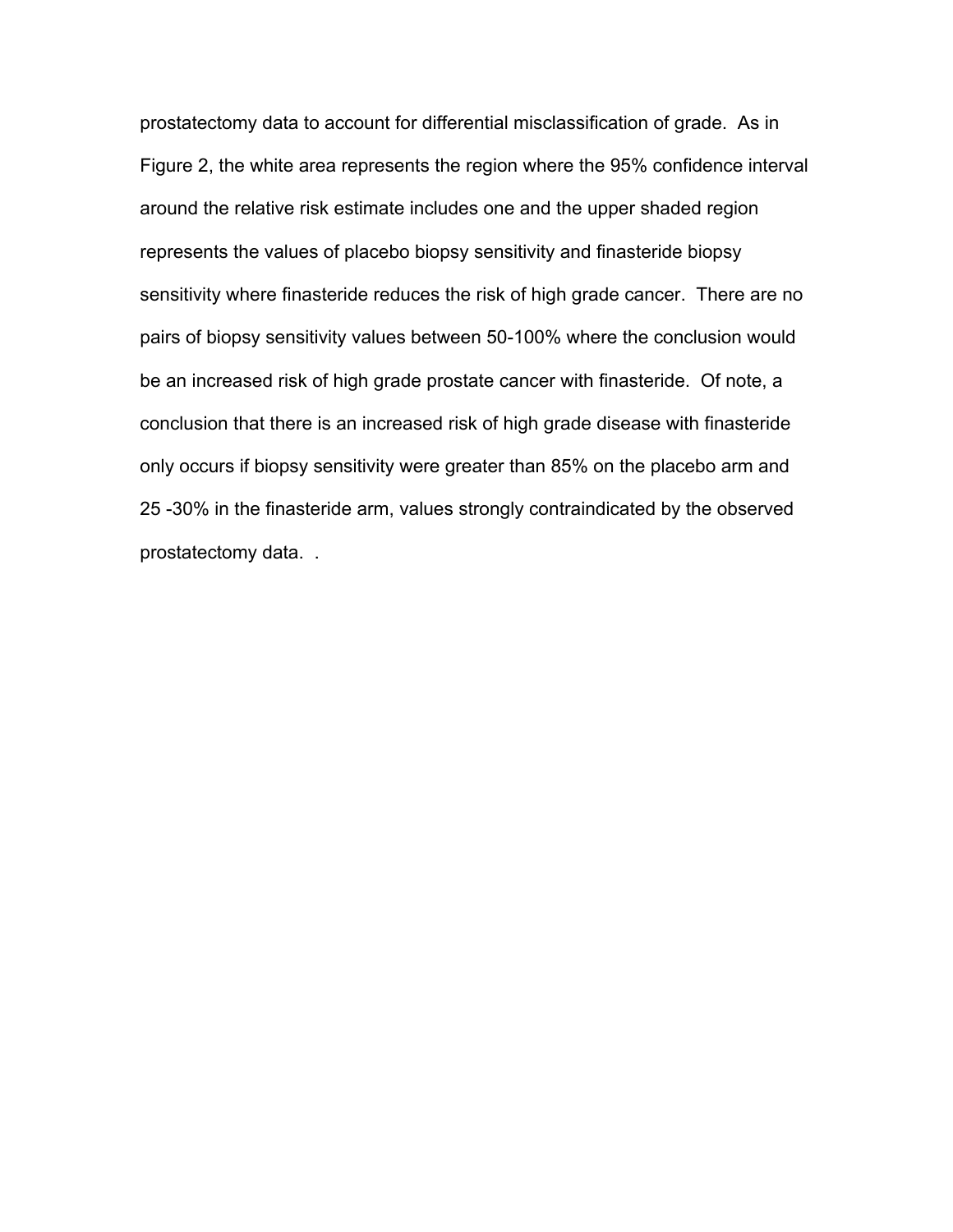



## **Discussion**

Although finasteride reduced the risk of prostate cancer by at least 25% in the PCPT, the observed higher risk of high-grade tumors led to a general dismissal of finasteride for preventing prostate. Since the original PCPT report in 2003, investigators have uncovered the following biases in cancer detection caused by finasteride: A 'shift' in the receiver operating characteristic curve of PSA, enhancing detection of overall and high-grade prostate cancer, an increased sensitivity of DRE for cancer detection, and an increased sensitivity of biopsy for high-grade cancer detection, all of which were statistically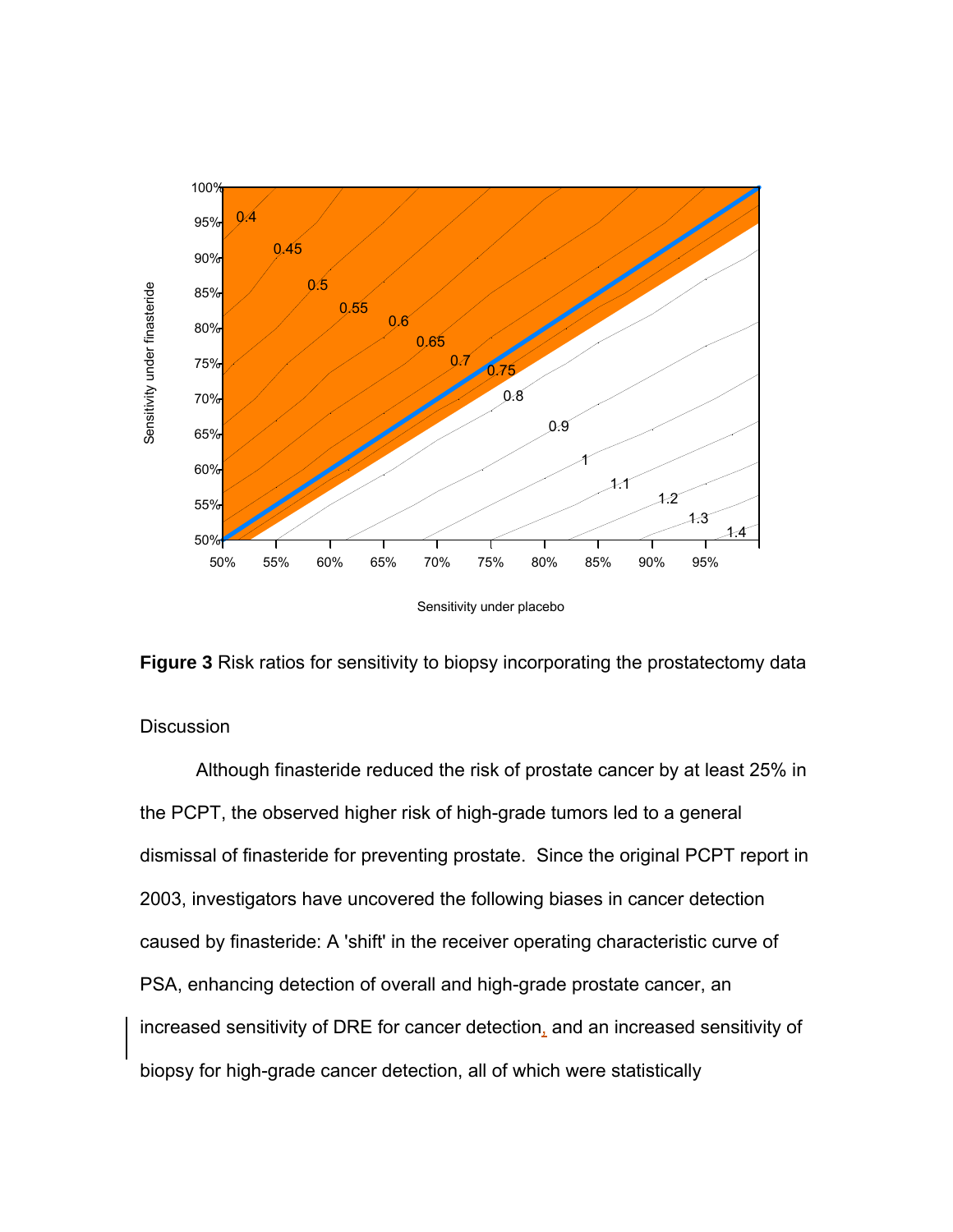significant.<sup>6,7,8</sup> These three biases of finasteride were accompanied by a greater likelihood of biopsy in the PCPT placebo group

 The present analyses systematically controlled for these and other factors in calculating the true rate of cancer in the two study groups. Multiple factors, including baseline characteristics and characteristics of participants at their annual visits, significantly influenced whether a man underwent a biopsy, as the PCPT primary endpoint required. Older subjects and men on finasteride had a lower likelihood of biopsy, and race (white), family history of prostate cancer, and an interim prostate biopsy recommendation increased biopsy likelihood.

Our first of two major analyses incorporated all of these covariates and showed that the biopsy cancer detection rates in the entire PCPT population (15,990 men) would have been similar, albeit slightly lower, than were observed in the 10,182 men who actually had an endpoint determined. (Table 2) Overall prostate cancer rates were estimated to be 14.7% (finasteride) and 21.1% (placebo) in the entire population and 16.6% (finasteride) and 22.9% (placebo) in those where the endpoint was actually evaluated. Estimates of high-grade prostate cancer rates were 4.8% (finasteride) and 4.2% (placebo) in the entire population and 5.8% (finasteride) and 4.8% (placebo) in those where the endpoint was actually evaluated. The modeled data substantiate the hypothesis that the biasing factor of an increased frequency of biopsy in the placebo group had a negligible impact on the outcome comparisons between the placebo and finasteride groups but accounting for PSA and DRE biases did result in a high grade cancer risk ratio estimate closer to 1.0 as we would expect. This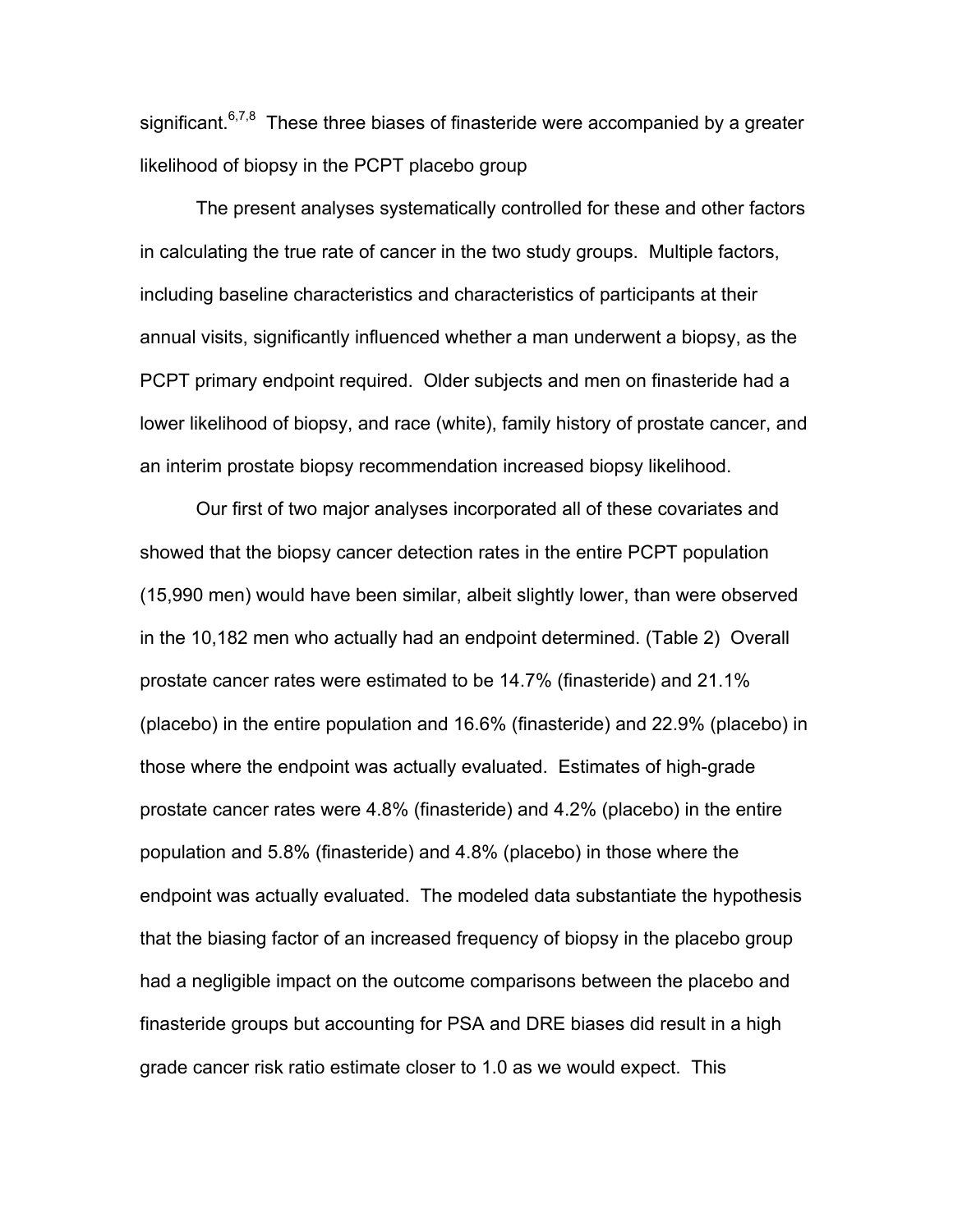conclusion is important to our second analysis, which comprehensively assessed the influence of other factors that can bias biopsy results and thus the cancer comparisons between the two study groups.

Our second analysis controlled for the increased sensitivity of biopsy in finasteride-treated men for detecting high-grade prostate cancer among men with a cancer diagnosis. We extended the prostate-cancer grade changes from biopsy to radical prostatectomy in the subset of men who had a prostatectomy to the entire PCPT population. The estimated "true" rates of high-grade disease in this analysis were 8.2% (placebo) and 6.0% (finasteride), a 27% relative risk reduction suggesting that it was highly unlikely that finasteride actually increased the risk of high-grade cancer in the PCPT (Fig. 1).

Limitations of these analyses include imprecision of the 27% reduction in high-grade cancer risk because of the relatively small numbers of high-grade cancers in the PCPT, assumptions that all study participants could possibly have had a prostatectomy upon cancer diagnosis, and assumptions that the weights were modeled correctly and included all the relevant information. However, it should be noted that confounding factors would need to be related to both having an endpoint and prostate cancer to have an impact. A major limitation of all estimates is inherent with the prostate biopsy itself, which is only a sampling of the prostate. The majority of PCPT men had 6-core biopsies, which would be expected to have missed many cancers that would have been detected with the current 10-12-core biopsy regimens. The advantage of the 6-core biopsy,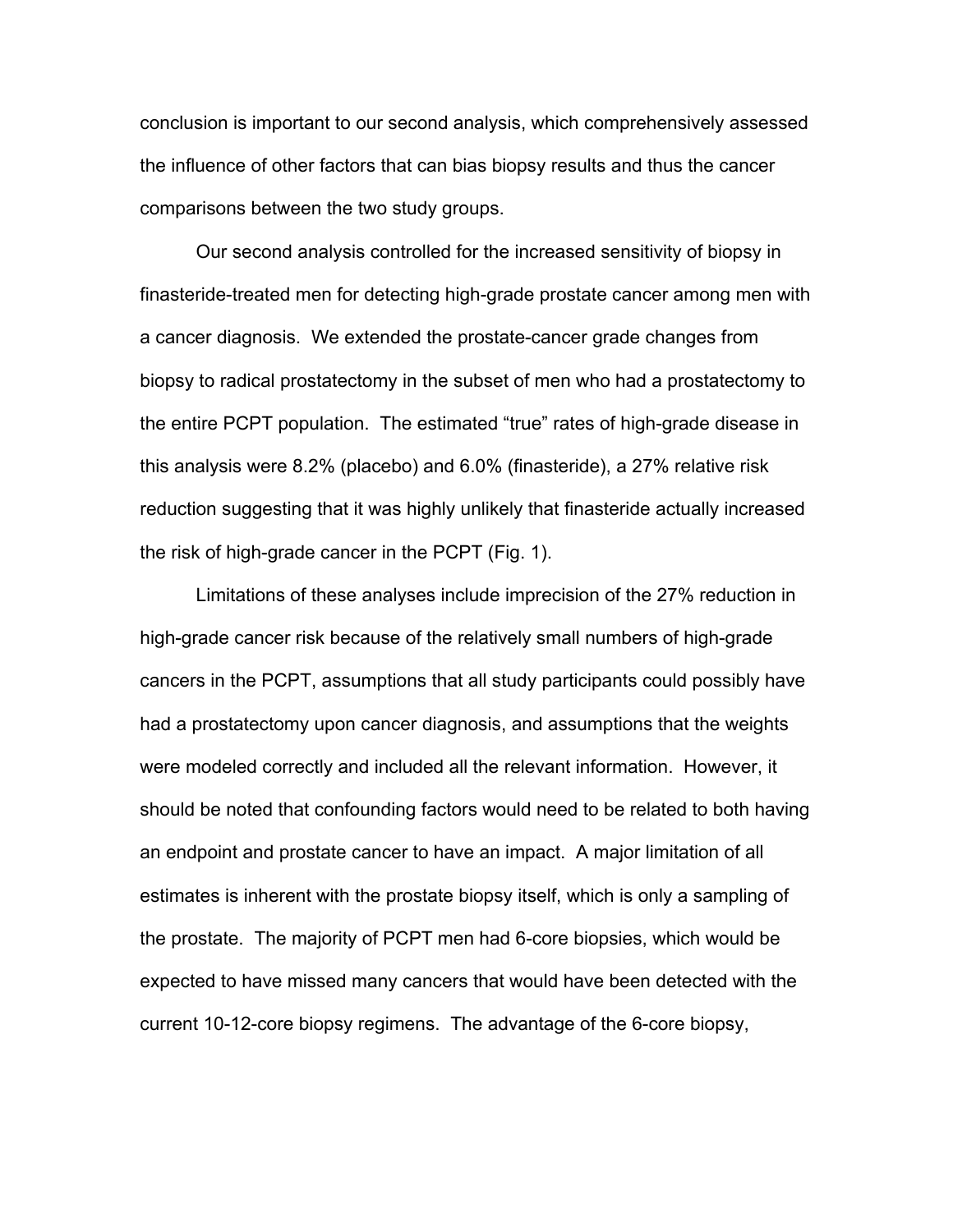however, was in detecting cancers that were more likely to be clinically significant (versus detection with 10-12 core biopsies).

A complex set of factors bear upon the recommendation and decision to take finasteride or virtually any other cancer preventive agent. Important factors in the finasteride recommendation/decision include the general burden of prostate cancer, clinical significance of the prevented cancers, and drug benefitrisk ratio. Consideration of each of these factors tends to throw a favorable light on finasteride prevention of prostate cancer. First, prostate cancer has a substantial medical, emotional and financial burden especially with its frequency of detection in the atmosphere of a strong emphasis on screening in the U.S. Second, the prevented cancers in the PCPT have been evaluated for, and found to have, a substantial proportion of clinically significant tumors (**[Lucia, CaPR 2008]**). Even men with less-consequential, low-grade prostate cancers, however, frequently seek and receive treatments , which have the consequences of high expense, risks of sexual, urinary, and bowel side effects, and an emotional toll on patients and families from lifetime follow-up surveillance for prostate cancer recurrence.<sup>14</sup>

Last and most relevant to the debate about finasteride prevention, is the consideration of the agent's benefit-risk ratio. Men must weigh the established benefits of an observed 25% reduction in prostate cancer (or a 30% actual risk reduction as found in this analysis) as well as a decrease in urinary symptoms and complications of an enlarged prostate against the potential side effects. Although established side effects of finasteride include reduced sexual function,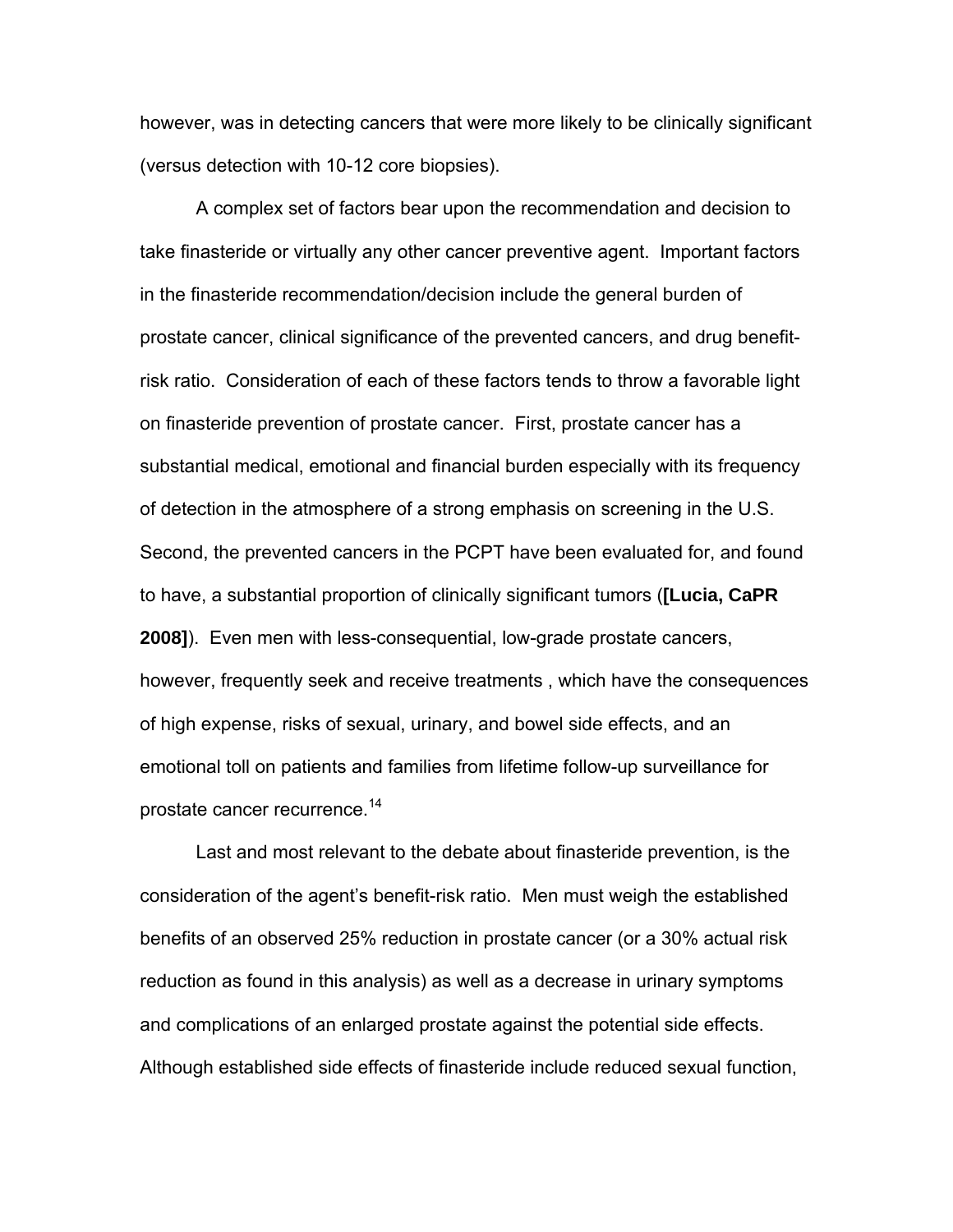the present analyses lead us to conclude that men 55 years or older can remove the perceived increased risk of high-grade prostate cancer from their consideration of the adverse effects of finasteride. We found no evidence that finasteride induced high-grade disease but that there may have been an actual reduction in risk.

## Acknowledgments:

This work benefited from many helpful discussions with Bryan Shepherd and Donna Pauler Ankerst while working on "Does Finasteride affect risk and severity of prostate cancer? A causal sensitivity analysis" by Shepherd, Redman, and Ankerst; Journal of the American Statistical Association (in press).